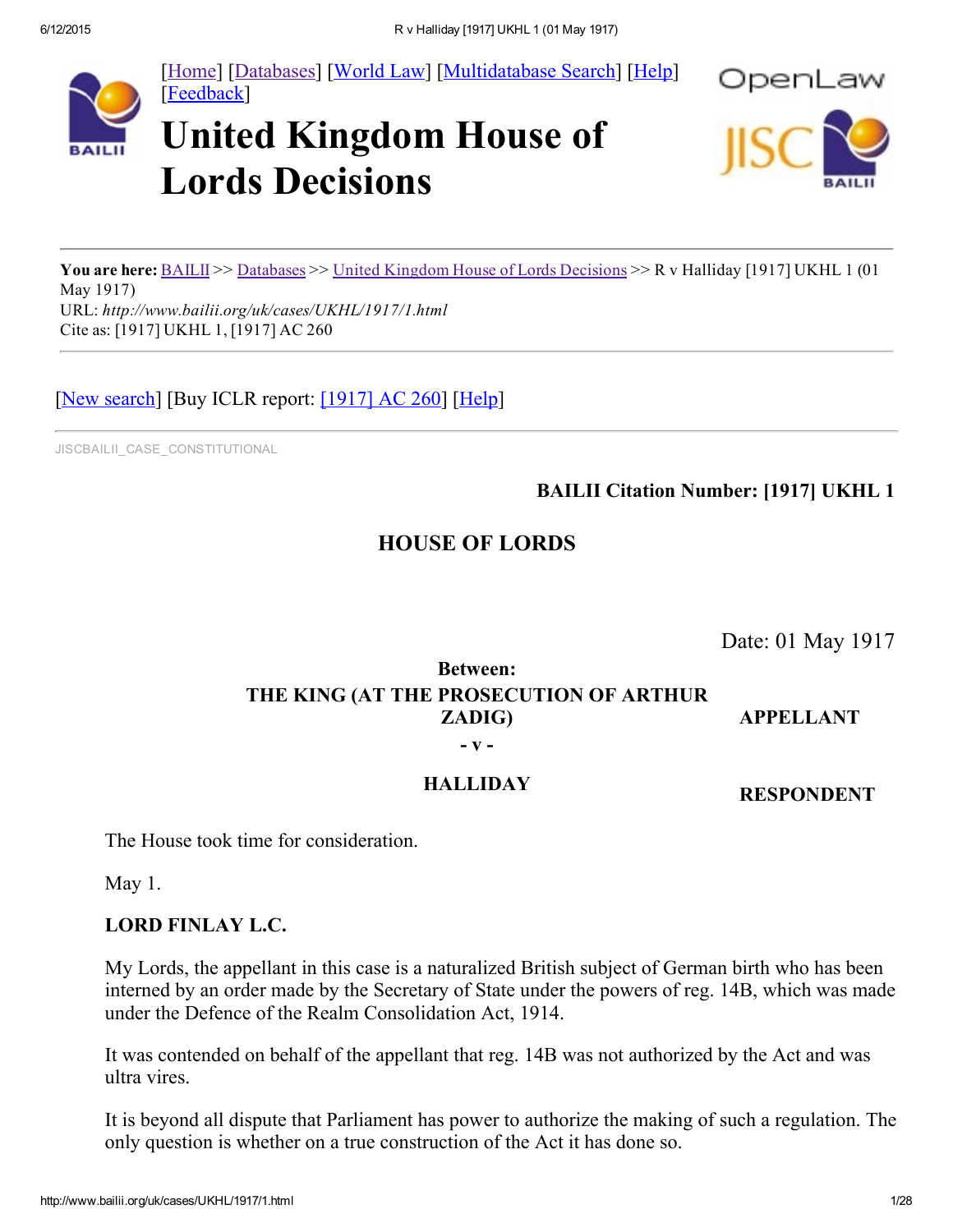The relevant part of the Act in question  $(5 \text{ Geo. } 5, \text{c. } 8)$  is s. 1, sub-s. 1:

"His Majesty in Council has power during the continuance of the present war to issue regulations for securing the public safety and the defence of the realm, and as to the powers and duties for that purpose of the Admiralty and Army Council and of the members of His Majesty's forces and other persons acting in his behalf; and may by such regulations authorise the trial by courts-martial, or in the case of minor offences by Courts of summary jurisdiction, and punishment of persons committing offences against the regulations, and in particular against any of the provisions of such regulations designed

 $(a)$  to prevent persons communicating with the enemy or obtaining information for that purpose or any purpose calculated to jeopardise the success of the operations of any of His Majesty's forces or the forces of his Allies or to assist the enemy; or

 $\mathcal{H}(b)$  to secure the safety of His Majesty's forces and ships and the safety of any means of communication and of railways, ports, and harbours; or

" $(c)$  to prevent the spread of false reports or reports likely to cause disaffection to His Majesty or to interfere with the success of His Majesty's forces by land or sea or to prejudice His Majesty's relations with foreign Powers; or

 $\mathcal{H}(d)$  to secure the navigation of vessels in accordance with directions given by or under the authority of the Admiralty; or

" $(e)$  otherwise to prevent assistance being given to the enemy or the successful prosecution of the war being endangered."

The power conferred on His Majesty is limited to the duration of the war and is to issue regulations for securing the public safety and the defence of the realm. The sub-section goes on to provide that His Majesty may by such regulations authorize the trial and punishment of persons committing offences against the regulations, and especially against regulations designed for any of the purposes enumerated under heads (a), (b), (c), (d), and (e). These heads comprise the prevention of communication with the enemy, securing the safety of His Majesty's forces and means of communication, and of railways, ports, and harbours, preventing the spread of false rumours, and the prevention of assistance to the enemy and the successful prosecution of the war being in danger.

On the face of it the statute authorizes in this sub-section provisions of two kinds - for prevention and for punishment. Any preventive measures, even if they involve some restraint or hardship upon individuals, do not partake in any way of the nature of punishment, but are taken by way of precaution to prevent mischief to the State. Any one who infringes such regulations will become the proper subject of punishment.

The regulation in question made under this statute is reg. 14B of the Defence of the Realm (Consolidation) Regulations. It is as follows:

"Where on the recommendation of a competent naval or military authority or of one of the advisory committees hereinafter mentioned it appears to the Secretary of State that for securing the public safety or the defence of the realm it is expedient in view of the hostile origin or associations of any person that he shall be subjected to such obligations and restrictions as are hereinafter mentioned, the Secretary of State may by order require that person forthwith, or from time to time, either to remain in, or to proceed to and reside in, such place as may be specified in the order, and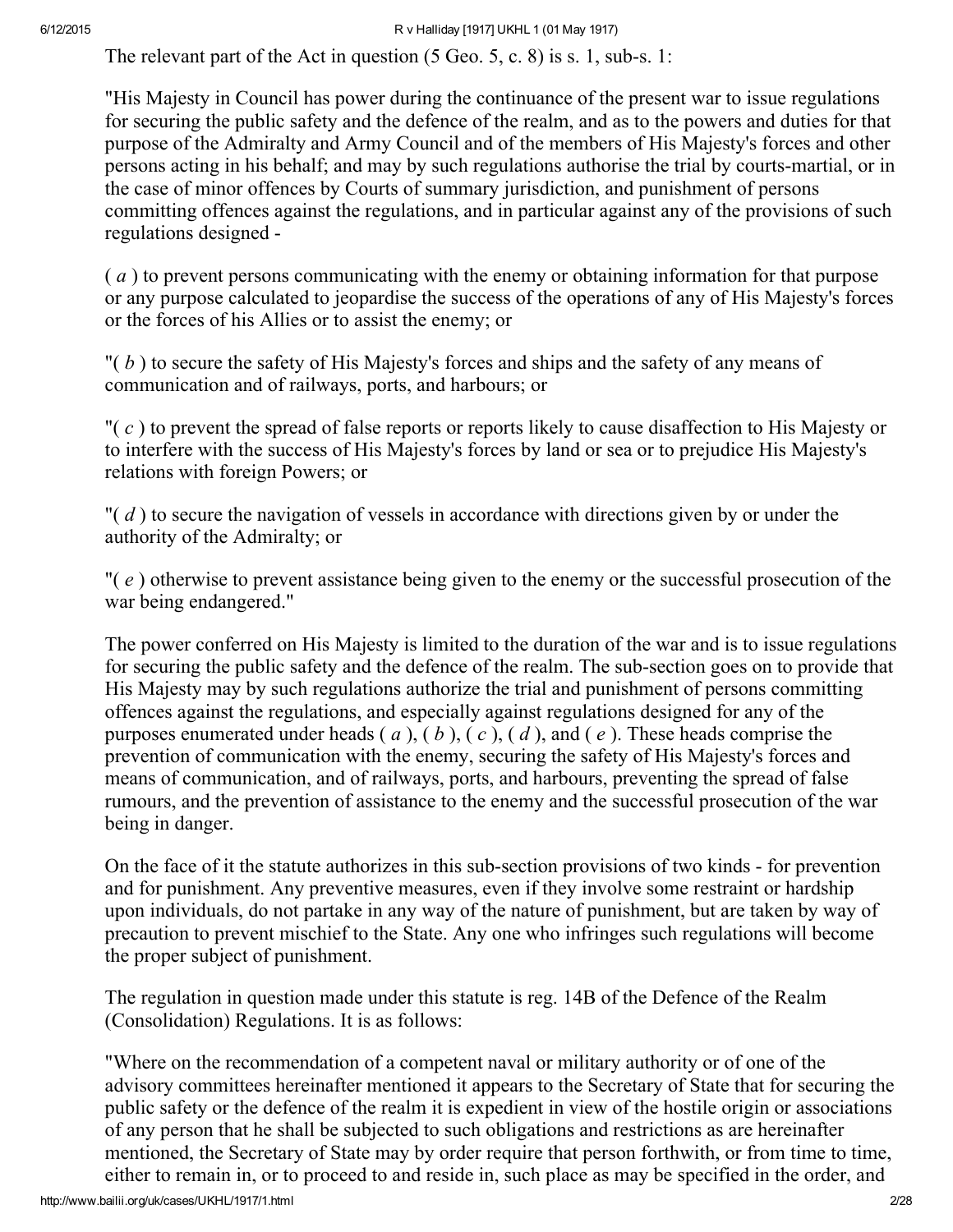to comply with such directions as to reporting to the police, restriction of movement, and otherwise as may be specified in the order, or to be interned in such place as may be specified in the order:

"Provided that any such order shall, in the case of any person who is not a subject of a State at war with His Majesty, include express provision for the due consideration by one of such advisory committees of any representations he may make against the order.

"If any person in respect of whom any order is made under this regulation fails to comply with any of the provisions of the order he shall be guilty of an offence against these regulations, and any person interned under such order shall be subject to the like restrictions and may be dealt with in like manner as a prisoner of war, except so far as the Secretary of State may relax such restrictions.

"The advisory committees for the purposes of this regulation shall be such advisory committees as are appointed for the purpose of advising the Secretary of State with respect to the internment and deportation of aliens, each of such committees being presided over by a person who holds or has held high judicial office.

"In the application of this regulation to Scotland references to the Secretary for Scotland shall be substituted for references to the Secretary of State.

"Nothing in this regulation shall be construed to restrict or prejudice the application and effect of regulation 14, or any power of interning aliens who are subjects of any State at war with His Majesty."

It will be observed that any action of the Secretary of State under this regulation is to be upon the recommendation of a competent naval or military authority or of an advisory committee. If on such recommendation it appears to the Secretary of State that, for securing the public safety or the defence of the realm, it is expedient so to do, he may subject any person of hostile origin or associations to certain restrictions, one of which is internment. The order must, however, include provision in the case of any person not being an enemy subject for consideration of any representation which the person affected may make against the order by an advisory committee, which is to be presided over by a person who holds or has held high judicial office. The regulation, therefore, provides means for ascertaining whether any complaint against the justice or necessity of the order is well founded.

The order complained of was made by the Home Secretary on October 15, 1915, and is as follows:

"Whereas, on the recommendation of a competent military authority, appointed under the Defence of the Realm Regulations, it appears to me that, for securing the public safety and the defence of the realm, it is expedient that Arthur Zadig, of 56, Portsdown Road, Maida Vale, W., should, in view of his hostile origin and associations, be subjected to such obligations and restrictions as are hereinafter mentioned.

"I hereby order that the said Arthur Zadig shall be interned in the institution in Cornwallis Road, Islington, which is now used as a place of internment, and shall be subject to all the rules and conditions applicable to aliens there interned.

"If within seven days from the date on which this order is served on the said Arthur Zadig he shall submit to me any representations against the provisions of this order, such representations will be referred to the advisory committee appointed for the purpose of advising me with respect to the internment and deportation of aliens and presided over by a judge of the High Court, and will be duly considered by the committee. If I am satisfied by the report of the said committee that this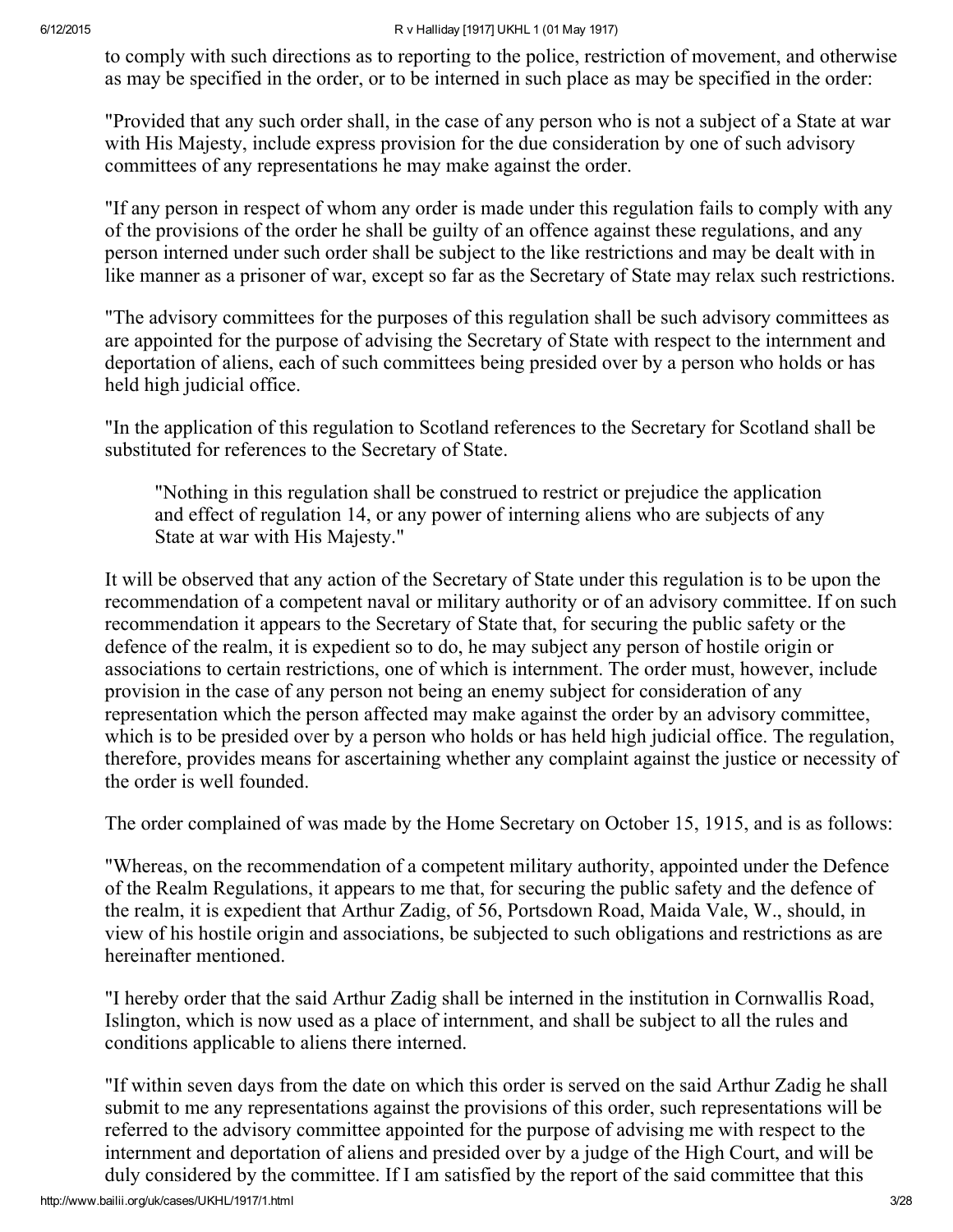order may be revoked or varied without injury to the public safety or the defence of the realm, I will revoke or vary the order by a further order in writing under my hand. Failing such revocation or variation this order shall remain in force.

"(Signed) John Simon,

"One of His Majesty's Principal Secretaries of State.

"Whitehall, 15th October, 1915."

The truth of the recital that Zadig is a person of hostile origin and associations was not questioned, but it was insisted that Parliament had not conferred the power to make such an order in the interest of the public safety against such persons. The order provides for representations being made against it and for their consideration by an advisory committee presided over by a judge of the High Court, and states that, if the Home Secretary is satisfied by the report of such committee that the order may be revoked or varied without injury to the public safety and the defence of the realm, he will revoke or vary the order.

As I have stated, the power of Parliament to authorize such a proceeding was not and could not be disputed. The only question is as to the construction of the Act.

It was contended (1.) that some limitation must be put upon the general words of the statute; (2.) that there is no provision for imprisonment without trial; (3.) that the provisions made by the Defence of the Realm Act, 1915, for the trial of British subjects by a civil Court with a jury strengthened the contention of the appellant; (4.) that general words in a statute could not take away the vested rights of the subject or alter the fundamental law of the Constitution; (5.) that the statute is in its nature penal and must be strictly construed; (6.) that a construction said to be repugnant to the constitutional traditions of this country could not be adopted.

Reference was made by the appellant's counsel to the history of the various interferences with a right to habeas corpus in times of public danger, and it was urged that if it had been intended to interfere with personal liberty this is the course which would have been adopted.

I am unable to accede to any of the arguments urged on behalf of the appellant.

It was not, as I understand the argument, contended that the words of the statute are not in their natural meaning wide enough to authorize such a regulation as reg. 14B, but it was strongly contended that some limitation must be put upon these words, as an unrestricted interpretation might involve extreme consequences, such as, it was suggested, the infliction of the punishment of death without trial.

It appears to me to be a sufficient answer to this argument that it may be necessary in a time of great public danger to entrust great powers to His Majesty in Council, and that Parliament may do so feeling certain that such powers will be reasonably exercised.

The statute in its recital of the objects of the regulations in respect of which particularly punishment may be inflicted throws some light upon the question before the House.

The regulations are to be for preventive purposes as follows:

 $(a)$  The prevention of communication with the enemy or obtaining information for that purpose or any purpose calculated to jeopardize the operations of His Majesty's forces or those of his Allies or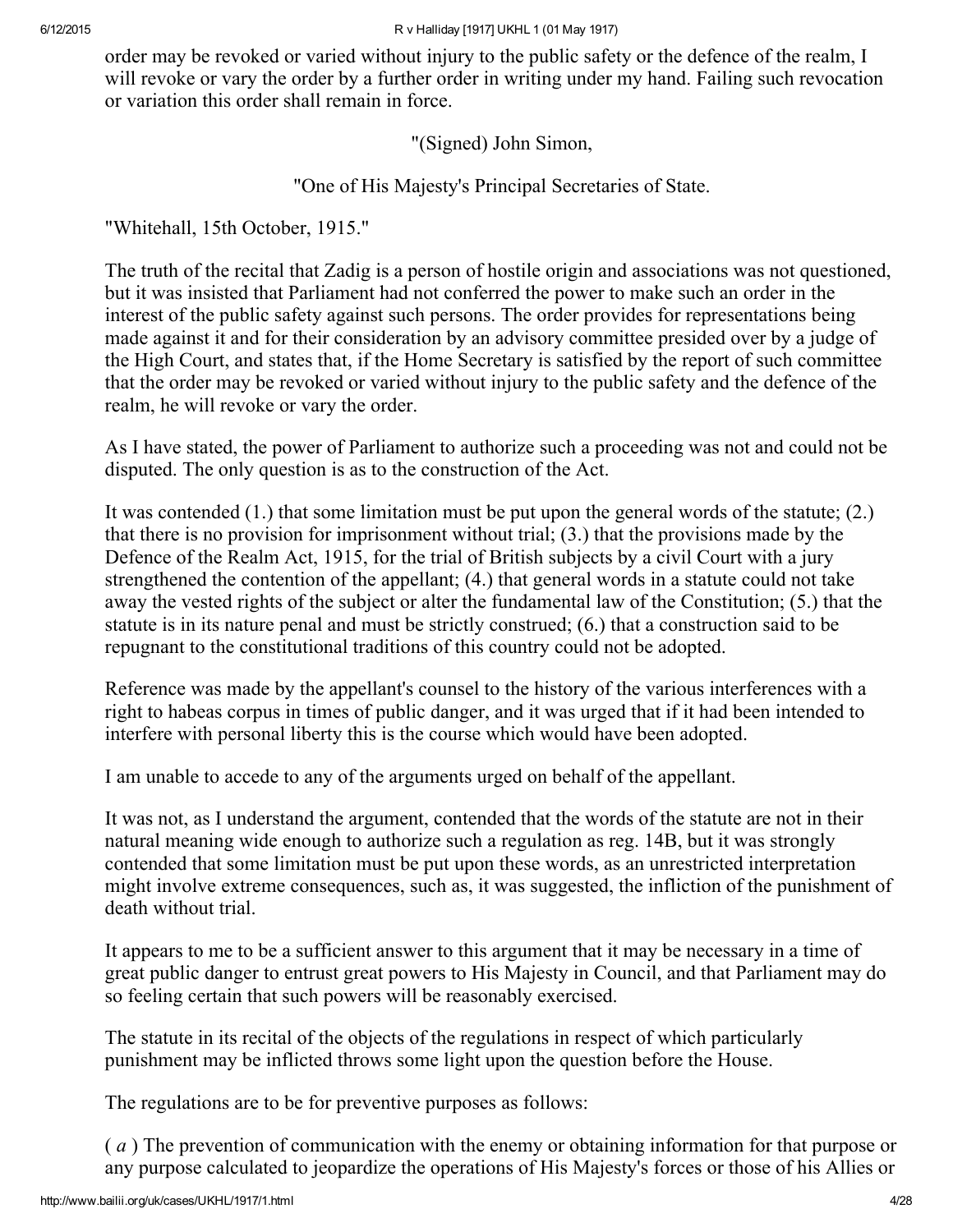to assist the enemy;

( b ) To secure the safety of His Majesty's forces and ships and the safety of any means of communication and of railways, ports, and harbours;

 $(c)$  To prevent the spread of false reports or reports likely to cause disaffection to His Majesty or to interfere with the success of His Majesty's forces or to prejudice His Majesty's relations with foreign Powers.

 $(e)$  Otherwise to prevent assistance being given to the enemy or the successful prosecution of the war being endangered.

One of the most obvious means of taking precautions against dangers such as are enumerated is to impose some restriction on the freedom of movement of persons whom there may be any reason to suspect of being disposed to help the enemy. It is to this that reg. 14B is directed. The measure is not punitive but precautionary. It was strongly urged that no such restraint should be imposed except as the result of a judicial inquiry, and indeed counsel for the appellant went so far as to contend that no regulation could be made forbidding access to the seashore by suspected persons. It seems obvious that no tribunal for investigating the question whether circumstances of suspicion exist warranting some restraint can be imagined less appropriate than a Court of law. No crime is charged. The question is whether there is ground for suspicion that a particular person may be disposed to help the enemy. The duty of deciding this question is by the order thrown upon the Secretary of State, and an advisory committee, presided over by a judge of the High Court, is provided to bring before him any grounds for thinking that the order may properly be revoked or varied.

The statute was passed at a time of supreme national danger, which still exists. The danger of espionage and of damage by secret agents to ships, railways, munition works, bridges,  $\&c$ , had to be guarded against. The restraint imposed may be a necessary measure of precaution, and in the interests of the whole nation it may be regarded as expedient that such an order should be made in suitable cases. This appears to me to be the meaning of the statute. Every reasonable precaution to obviate hardship which is consistent with the object of the regulation appears to have been taken.

It was urged that if the Legislature had intended to interfere with personal liberty it would have provided, as on previous occasions of national danger, for suspension of the rights of the subject as to a writ of habeas corpus. The answer is simple. The Legislature has selected another way of achieving the same purposes, probably milder as well as more effectual than those adopted on the occasion of previous wars.

The suggested rule as to construing penal statutes and the provision as to trial of British subjects by jury made by the Defence of the Realm Act, 1915, have no relevance in dealing with an executive measure by way of preventing a public danger.

The application of the present appellant was rejected by the Divisional Court, consisting of five members, and by the Court of Appeal, and in my opinion the present appeal ought to be dismissed.

LORD DUNEDIN .My Lords, I concur in the opinion just delivered, which exactly expresses the reasons for the view I hold. It is only because I am aware that there is not unanimity among your Lordships that I add a few words.

The only question is as to the construction of the Act of Parliament. The prerogative may have been mentioned incidentally in the course of the argument, but it certainly was not founded on by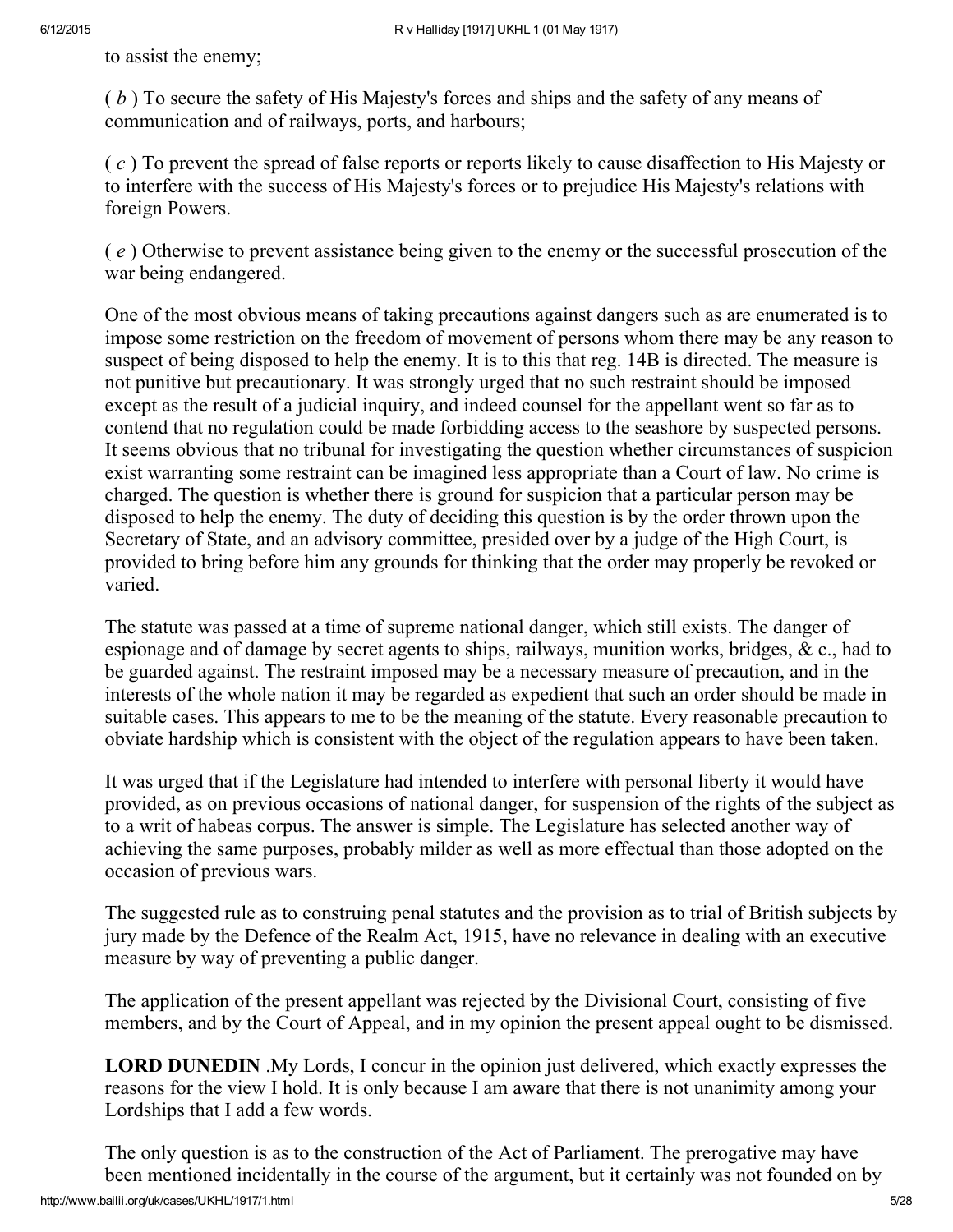the Attorney-General.

It is pointed out that the powers, if interpreted as the unanimous judgment of the Courts below interprets them, are drastic and might be abused. That is true. But the fault, if fault there be, lies in the fact that the British Constitution has entrusted to the two Houses of Parliament, subject to the assent of the King, an absolute power untrammelled by any written instrument obedience to which may be compelled by some judicial body. The danger of abuse is theoretically present; practically, as things exist, it is in my opinion absent.

Were a regulation to be framed, as my noble friend who is to follow me suggests, to intern the Catholics of south Ireland or the Jews of London the result would, I think, be the speedy repeal of the Act which authorizes the regulation.

That preventive measures in the shape of internment of persons likely to assist the enemy may be necessary under the circumstances of a war like the present is really an obvious consideration. Parliament has in my judgment, in order to secure this and kindred objects, risked the chance of abuse which will always be theoretically present when absolute powers in general terms are delegated to an executive body; and has thought the restriction of the powers to the period of the duration of the war to be a sufficient safeguard.

**LORD ATKINSON**.<sup>(1)</sup>My Lords, I concur. Several of the topics to which the learned counsel for the appellant addressed themselves in the course of their arguments, however interesting historically, had, in my view, little if any relevancy to the question to be decided in this case, such, for instance, as the scope and nature of the legislation passed by the Parliament of England on the several occasions in her history when she was at war. The question for decision in this case is what the Legislature has done by this statute of November, 1914, not what it did by legislation passed centuries before that date. It may be that so dear to the Legislature of those days was the personal liberty of the subject that it sacrificed, or endangered, the interest of the State, and hampered the nation in its struggle for victory in order to preserve that liberty. For myself I do not at all think it was so. Or it may have been that the circumstances of the time did not need such drastic remedies as do those of the present time. However precious the personal liberty of the subject may be, there is something for which it may well be, to some extent, sacrificed by legal enactment, namely, national success in the war, or escape from national plunder or enslavement. It is not contended in this case that the personal liberty of the subject can be invaded arbitrarily at the mere whim of the Executive. What

### (1) Read by Lord Dunedin.

is contended is that the Executive has been empowered during the war, for paramount objects of State, to invade by legislative enactment that liberty in certain states of fact. It was also urged that this Defence of the Realm Consolidation Act of 1914, and the regulations made under it, deprived the subject of his rights under the several Habeas Corpus Acts. That is an entire misconception. The subject retains every right which those statutes confer upon him to have tested and determined in a Court of law, by means of a writ of Habeas Corpus, addressed to the person in whose custody he may be, the legality of the order or warrant by virtue of which he is given into or kept in that custody. If the Legislature chooses to enact that he can be deprived of his liberty and incarcerated or interned for certain things for which he could not have been heretofore incarcerated or interned, that enactment and the orders made under it, if intra vires, do not infringe upon the Habeas Corpus Acts in any way whatever, or take away any rights conferred by Magna Charta, for the simple reason that the Act and these Orders become part of the law of the land. If it were otherwise, then every statute and every intra vires rule or by-law having the force of law creating a new offence for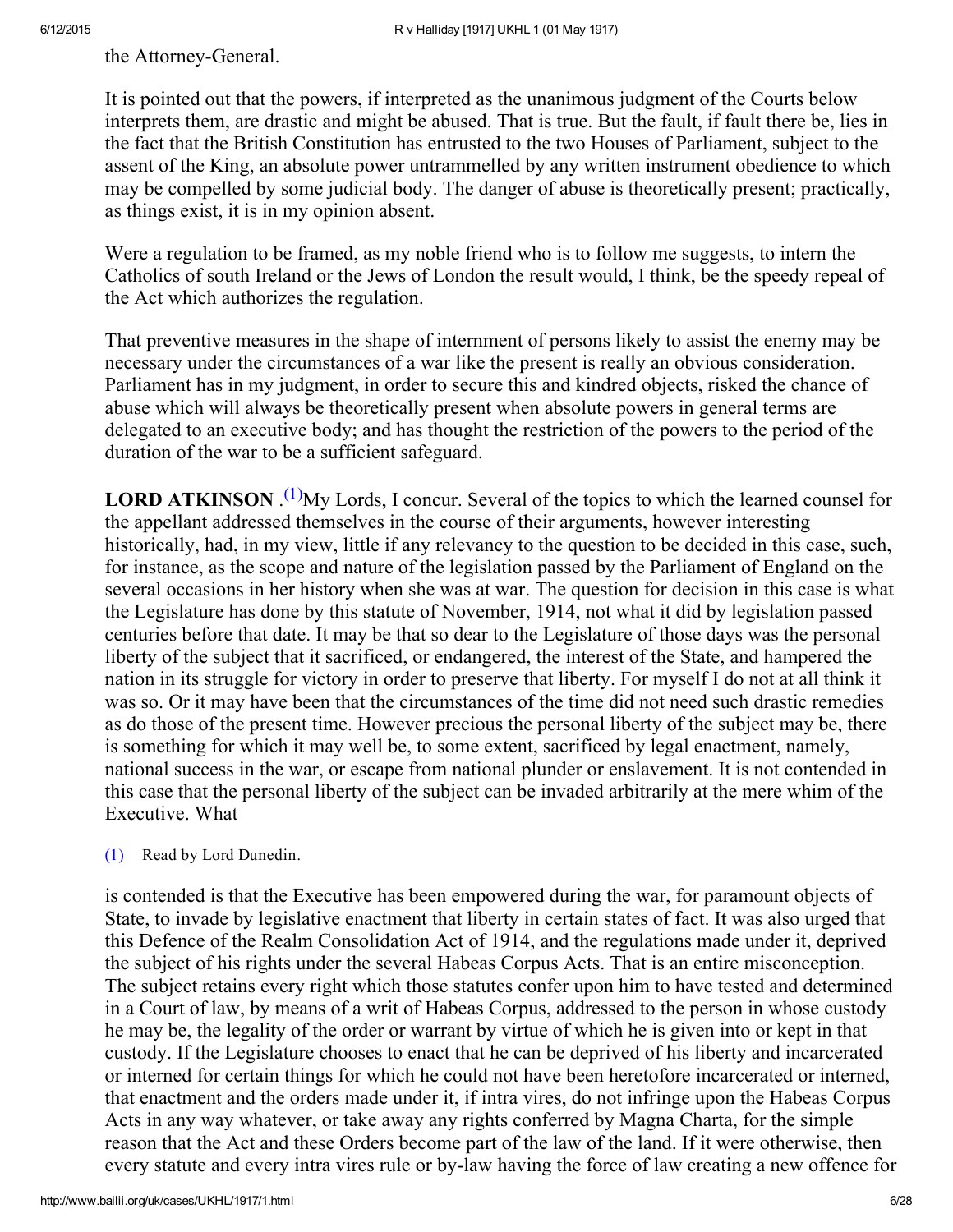which imprisonment could be inflicted would amount, pro tanto, to a repeal of the Habeas Corpus Acts or of Magna Charta quite as much as does this statute of November 27, 1914, and the regulations validly made under it. Swinfen Eady L.J. most correctly points out that the provisions of the Defence of the Realm Consolidation Act of 1914 are of two kinds - punitive and preventive. Paragraph ( $a$ ) of sub-s. 1 of s. 1 contemplates and authorizes the issue of regulations designed to prevent persons communicating with the enemy, or obtaining information for any purpose calculated to jeopardize the success of the forces of His Majesty or his Allies, or to assist the enemy. Paragraph  $(c)$  likewise contemplates that the regulations should prevent the spreading of false reports. Two conditions are, however, imposed: First, the regulations can only be issued during the war, and, second, whatever they purport to do must be done for the purpose of securing the public safety and the defence of the realm. It by no means follows, however, that if on the face of a regulation it enjoined or required something to be done which could not in any reasonable way aid in securing the public safety and the defence of the realm it would not be ultra vires and void. It is not necessary to decide this precise point on the present occasion, but I desire to hold myself free to deal with it when it arises.

Preventive justice, as it is styled, which consists in restraining a man from committing a crime he may commit but has not yet committed, or doing some act injurious to members of the community which he may do but has not yet done, is no new thing in the laws of England. For instance, the 34th Edw. 3, c. 1, passed in 1360, directs the justices of the peace to "take of all them that be not of good fame, where they shall be found, sufficient surety and mainprise of their good behaviour towards the King and his people." This jurisdiction is entirely different from that of binding over one person at the instance of another to keep the peace towards that other. If the person required to enter into recognizances under the statute should refuse or omit to do so he can be committed to prison. This provision of this ancient statute has received a very wide construction even in normal times: Rex v. Justices of Cork<sup>(1)</sup>; Wise v. Dunning.<sup>(2)</sup> In the same way a dangerous lunatic may be committed to a lunatic asylum; if while at large, he might be a danger to the community. One of the most effective ways of preventing a man from communicating with the enemy or doing things such as are mentioned in s. 1, sub-s. 1 (a) and (c), of the statute is to imprison or intern him. In that as in almost every case where preventive justice is put in force some suffering and inconvenience may be caused to the suspected person. That is inevitable. But the suffering is, under this statute, inflicted for something much more important than his liberty or convenience, namely, for securing the public safety and defence of the realm. It must not be assumed that the powers conferred upon the Executive by this statute will be abused. By the several provisions already referred to every precaution that could be reasonably taken has, I think, been taken to prevent error or abuse.

Now in the present case the prosecutor has been interned under an order of the Secretary of State for the Home Department dated October 15, 1915. It is headed "Order under Regulation 14B of the Defence of the Realm Regulations." It sets out *the fact* which is under this section the foundation of his jurisdiction and the main

(1) (1882) 15 Cox, C. C. 78, 84; 149.

cause of its exercise, namely, that the appellant is of hostile origin and association. And in view of that fact, which is not disputed, it sets out that the Secretary of State, being duly recommended in the manner prescribed, makes an order that the appellant shall be interned for the purpose of securing the public safety and the defence of the realm. The order thus sets out upon its face all the requirements necessary for its validity if the regulation under which it purports to be made be valid. On that assumption it shows upon its face jurisdiction to make it. The legal validity of this

<sup>(2)</sup> [1902] 1 K. B. 167.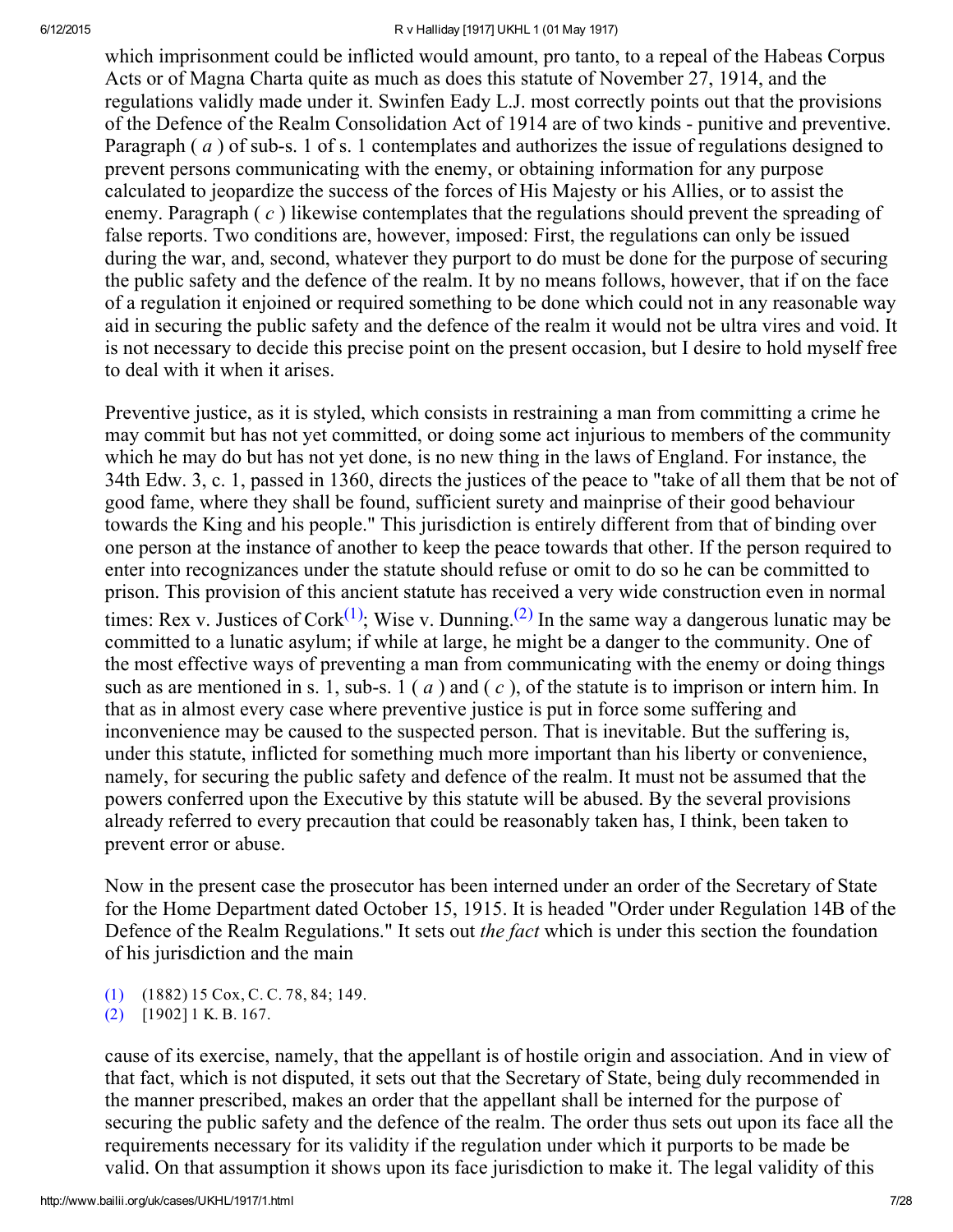regulation, therefore, becomes the only question for decision in the case. Is it intra vires or ultra vires of the statute? Because of the frame and fulness of the order that question can be as regularly and effectively decided upon the application that the writ should issue as it could upon the return to the writ. For myself I must say that I never could appreciate the contention that statutes invading the liberty of the subject should be construed after one manner, and statutes not invading it after another, that certain words should in the first class have a meaning put upon them different from what the same words would have put upon them when used in the second. I think the tribunal whose duty it is to interpret a statute of the one class or the other should endeavour to find out what, according to the well-known rules and principles of construction, the statute means, and if the meaning be clear to apply it in that sense. Should the statute be ambiguous, equally susceptible of two meanings, one leading to an invasion of the liberty of the subject, and the other not, it may well be that the latter should be preferred on the ground of the presumed intention of the Legislature not to interfere with it. That is a wholly different matter.

This statute, to which the Royal assent was given on November 27, 1914, is framed differently from its immediate predecessor, to which the Royal assent was given on August 8, 1914, immediately after the outbreak of the war. The latter merely empowered His Majesty during the war to issue regulations "as to the powers and duties of the Admiralty and Army Council, and of the members of His Majesty's forces, and other persons acting in his behalf, for securing the public safety and the defence of the realm." It further provided that by these regulations he might authorize the trial by court-martial and the punishment of persons contravening any of these provisions. Sect. 1, paragraph ( $a$ ), is identical with the corresponding paragraph of the later of the two statutes, save that the words "or the forces of his Allies" are introduced in the latter after the words "His Majesty's forces." Now the only way contemplated in the earlier Act of preventing persons from doing something prohibited by the regulations, or omitting to do something enjoined by them, is by trial and punishment before courts-martial. The statute is entirely punitive in this respect. Well, presumably, that was found to be insufficient to secure the safety of the public and the defence of the realm to the extent desired. And, accordingly, the second statute, though it covers the same ground as the first, goes much beyond the first in its scope, and differs from the first in the methods it authorizes for securing the public safety and defence of the realm, inasmuch as it provides that the regulations to be issued may not only deal with the powers and duties of the Admiralty, and so forth, and with the punishment of offenders against certain of its provisions, but it empowers His Majesty, during the war, to issue regulations for securing directly the public safety and the defence of the realm. These are wide words. They are new words. Some effect must be given to them. They obviously cover preventive methods, properly so called, for securing the desired end as well as those methods which are truly punitive. I do not think it is legitimate to treat them as of none effect, because if effect be given to them the liberty of the subject may possibly be restricted. And as preventive justice proceeds upon the principle that a person should be restrained from doing something which, if free and unfettered, it is reasonably probable he would do, it must necessarily proceed in all cases, to some extent, on suspicion or anticipation as distinct from proof. If a person be of hostile origin or association it is, I think, impossible to say that, if free and unfettered, it would not be reasonably probable that he would communicate with the enemy, or obtain information for the purposes mentioned in paragraph  $(a)$ , or spread the false or other reports mentioned in paragraph  $(c)$ , or do some of the other things mentioned in other paragraphs of that sub-section. The public safety and the defence of the realm might be prejudicially affected if he did any of these things. If the Secretary of State, after receiving a recommendation such as is in the regulation mentioned, comes to the conclusion that by reason of the hostile origin or association of some person it is expedient for securing the public safety and the defence of the realm that he should be interned or otherwise dealt with in the manner mentioned in reg. 14B, it would, in my view, be as mischievous as absurd to require that the Minister, though fully warned, should remain quiescent and look on helplessly, waiting for the time when one of the crimes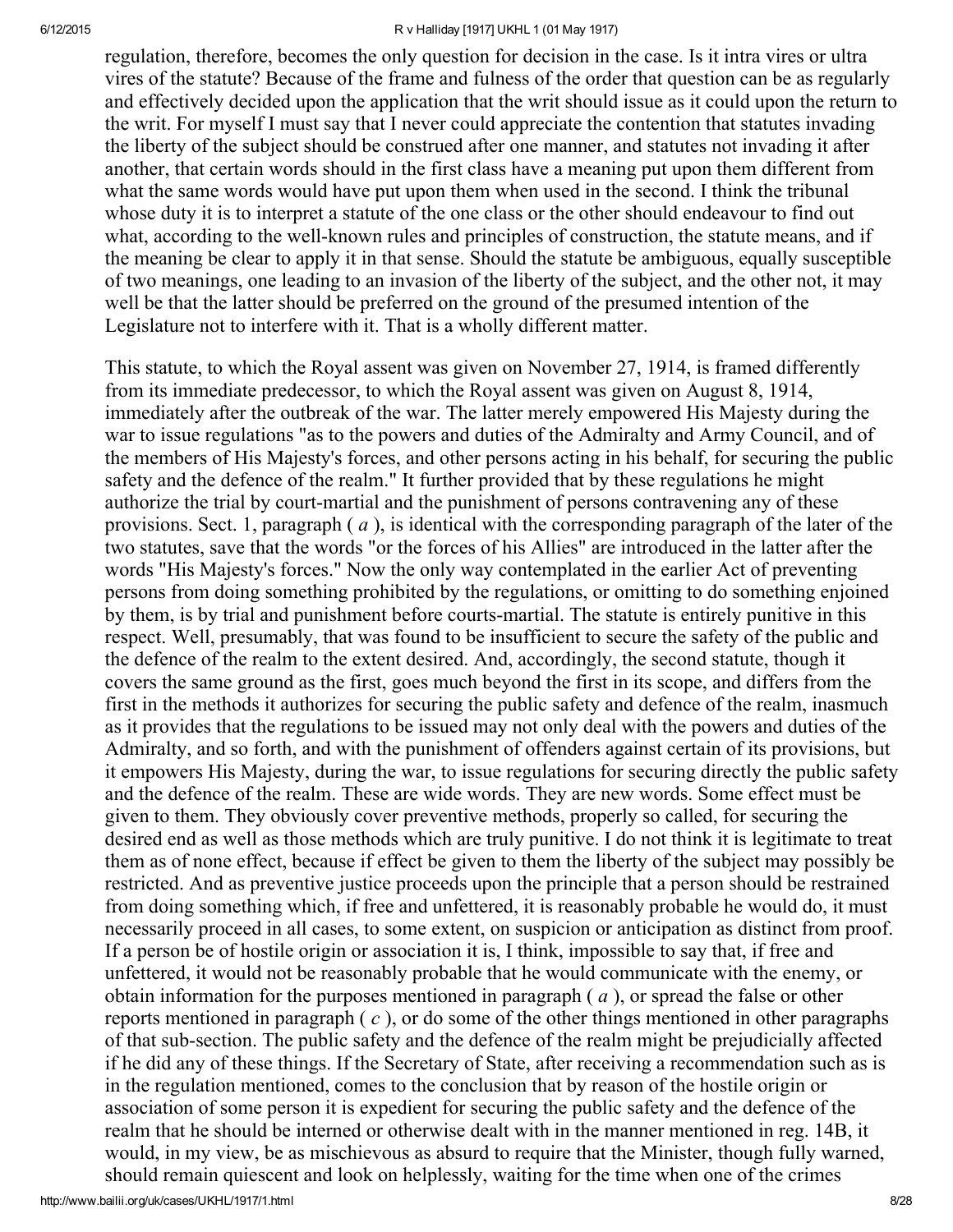mentioned in s. 1, sub-s. 1, should be committed, and the perpetrator, if caught, and if sufficient proof were forthcoming, should be brought to justice and punished. The statute clearly authorizes prevention in the widest terms by means other than punitive. I think reg. 14B, enumerating and authorizing some of those means, comes within the scope of that authority. And, as I have already said, I think the precautions already referred to effectually guard against all injustice or abuse in the administration of the regulation. I am, therefore, clearly of opinion that the appeal fails, that the decision appealed from was right and should be affirmed, and this appeal be dismissed with costs.

LORD SHAW OF DUNFERMLINE .My Lords, I reckon this appeal to be in the first class of importance. My opinion differs from that of your Lordships, and this has led me to consider and reconsider the matter with care. The gravity of the issue, and the respect which I entertain for my noble and learned friends here and for the learned judges of the Courts below, with all of whom I am constrained to differ, these appear to me to demand a statement, fuller than usual, of the grounds of my own position.

I am of opinion that the judgments appealed from are erroneous in law, and that they constitute a suspension and a breach of those fundamental constitutional rights which are protective of British liberty.

The appellant is a naturalized citizen of this country. That is to say, on the one hand, he owes submission to, and on the other he is entitled to the protection of, our laws. That is the essential pact underlying naturalization. The war made no difference to this. In fact, immediately after its outbreak the Act  $4 \& 5$  Geo. 5, c. 17, reached the Statute-book, and s. 3 thereof confirms the pact in terms. In the language of that section, Arthur Zadig has "to all intents and purposes the status of a natural-born British subject." His person was seized, he has been interned - now for over eighteen months - without a trial, and he has just the same title, no more and no less, to challenge such an act of force as any subject of the King. This makes the question not only serious, but perfectly general.

The appellant lost his liberty and was interned by reason of a document dated October 15, 1915, signed by the Home Secretary of the day and denominated an "Order under Regulation 14B of the Defence of the Realm Regulations." [His Lordship read the order.]

This order stands or falls with the regulation upon which it purports to be founded. The appellant falls within the ambit of its terms: he is of foreign origin. The true question affects the validity of the regulation itself. [His Lordship read reg. 14B.]

I am clearly of opinion that, although bearing to be a regulation, this is, in truth and essentially, not a regulation at all, and that it was ultra vires of His Majesty in Council to issue under the guise of a regulation an authorization for the apprehension, seizure, and internment without trial of any of the lieges. In my view Parliament never sanctioned, either in intention or by reason of the statutory words employed in the Defence of the Realm Acts, such a violent exercise of arbitrary power. It follows that the order or fiat of the Secretary of State which has already been quoted is also ultra vires.

It is to be at once observed that one provision of the regulation can have no application to the case of internment. That provision is that if the person in respect of whom any order is made fails to comply "he shall be guilty of an offence against the regulations." This is the homage paid to the Act of Parliament. But to a person seized and interned under this order of internment the language has no application. The appellant has not been guilty of any offence against the regulation; there is nothing for which to try him as an offender against it. No charge is made against him; he may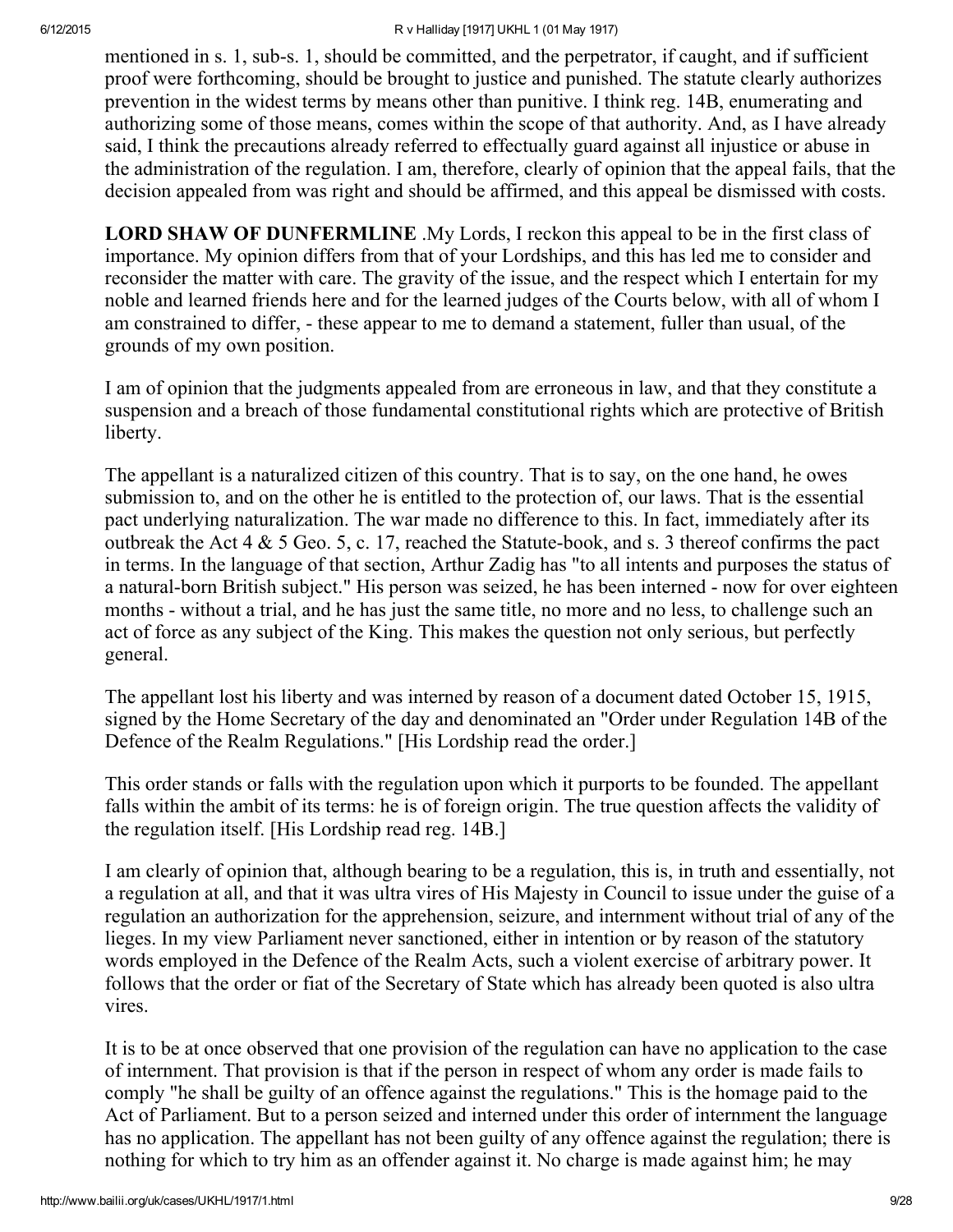appeal for that in vain. He has complied with the regulation, in the sense that he has been its victim. If he had violated it in any particular he would have had his right to trial; but his case is hopeless in that regard; for his person has been seized and detained for something entirely apart from any crime or offence or from anything he has said or done or attempted. The Secretary of State's fiat has gone forth. It is one of proscription.

"Where," says reg. 14B, .... "it appears to the Secretary of State that for securing the public safety or the defence of the realm it is expedient in view of the hostile origin or associations of any person" then he may, inter alia, issue an order of internment.

My Lords, the Act of Parliament, as we shall see, does employ the words "for securing the public safety and the defence of the realm," but there is not one word in the Act of Parliament about "hostile origin or associations" of any person, nor indeed about internment.

These are not statutory terms. Parliament might very well have taken the subject of "hostile origin or associations" into its account; and Parliament might very well have considered the subject of internment and dealt with it. Had it done so, Courts of law would have been bound to comply with any verdict on the subject which it embodied in statute.

Accordingly the first great and broad fact confronting your Lordships in this case is that in a matter so fundamentally affecting the rights of His Majesty's subjects Parliament has given no express sanction for the introduction of that language "hostile origin or associations." And what remains is the argument that Parliament, not expressly dealing with a matter pre-eminently demanding careful delimitation, must be held to have accomplished by implication this far-reaching subversion of our liberties.

To this argument I am respectfully unable to accede. I do not think that the Defence of the Realm Acts can be submitted to such a violent and strained construction.

My Lords, after the outbreak of war on August 4, 1914, it is plain from the Statute-book that Parliament was much engrossed in the subject of national security and defence. And I think it may be expedient to notice that the Act founded on, 5 Geo. 5, c. 8, is one of a series of four statutes passed in the period from August, 1914, to March, 1915, and to observe that useful light is obtained by looking at them together.

By  $4 \& 5 \text{ Geo. } 5$ , c. 29, it was provided:

"1. His Majesty in Council has power during the continuance of the present war to issue regulations as to the powers and duties of the Admiralty and Army Council, and of the members of His Majesty's forces, and other persons acting in his behalf, for securing the public safety and the defence of the realm; and may, by such regulations, authorise the trial by courts-martial and punishment of persons contravening any of the provisions of such regulations designed

 $\eta$  (a) to prevent persons communicating with the enemy or obtaining information for that purpose or any purpose calculated to jeopardise the success of the operations of any of His Majesty's forces or to assist the enemy; or

" $(b)$  to secure the safety of any means of communication, or of railways, docks or harbours; "

in like manner as if such persons were subject to military law and had on active service committed an offence under section five of the Army Act."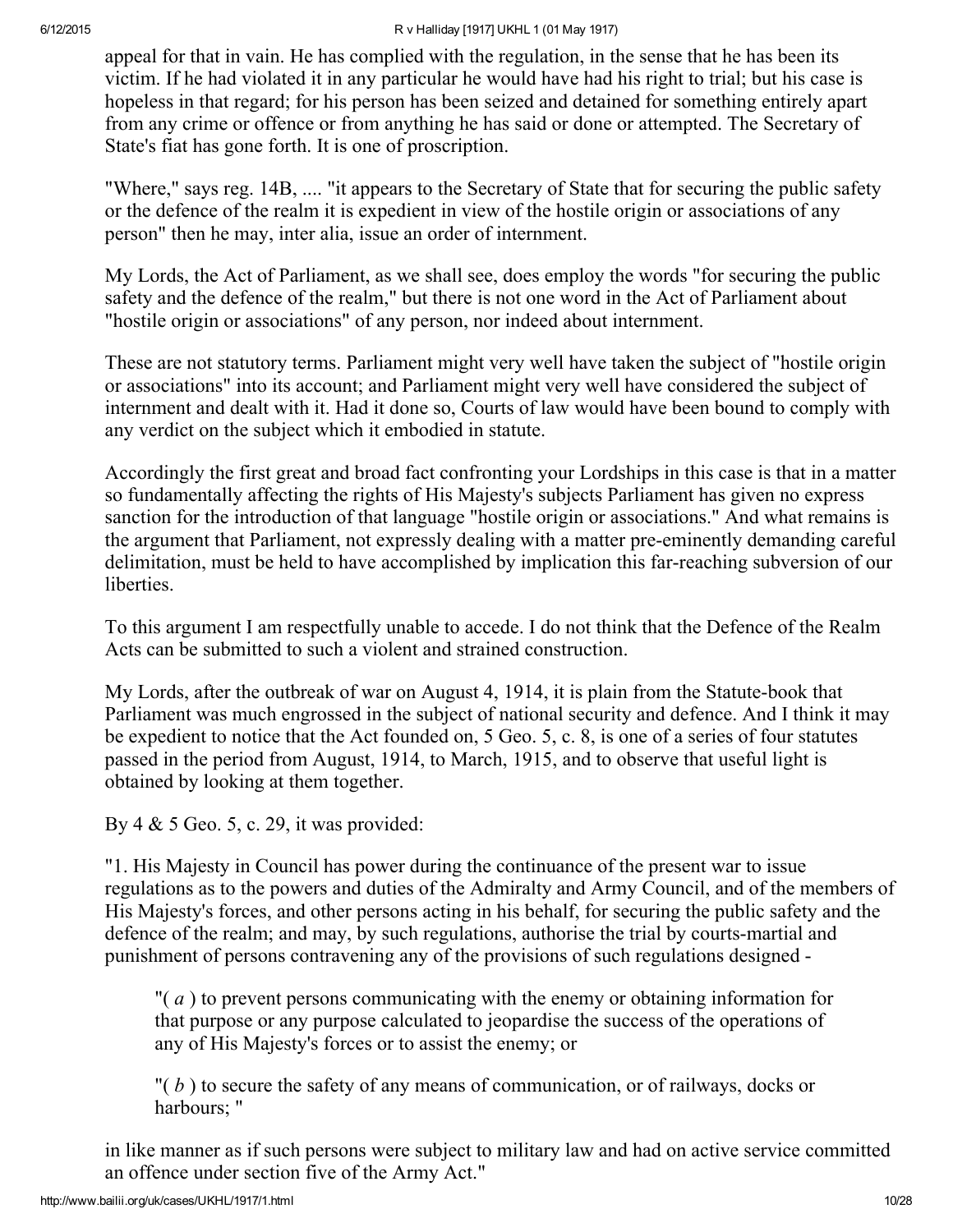By  $4 \& 5 \text{ Geo. } 5$ , c. 63, it was provided:

"1. The Defence of the Realm Act, 1914, shall have effect as if

"(a) at the end of paragraph (a) of section one thereof the following words were inserted, 'or to prevent the spread of reports likely to cause disaffection or alarm';

 $\mathcal{H}(b)$  at the end of paragraph ( b) of section one thereof there were added the following words, 'or of any area which may be proclaimed by the Admiralty or Army Council to be an area which it is necessary to safeguard in the interests of the training or concentration of any of His Majesty's forces';

 $\Gamma(c)$  at the end of section one there were inserted the following words, 'and may by such regulations also provide for the suspension of any restrictions on the acquisition or user of land, or the exercise of the power of making byelaws, or any other power under the Defence Acts, 1842 to 1875, or the Military Lands Acts, 1891 to 1903.'"

My Lords, the scheme of the statutes was that regulations were to be issued as to the powers and duties of the Admiralty, Army Council and armed services, and of other persons acting for His Majesty for securing the public safety and the defence of the realm. The assumption is that such powers and duties already exist; but that they may be helped, made specific, or, it may be, amplified by regulations. The caution, however, is instantly given as to preserving the rights and liberties of the subject. A trial by court-martial is prescribed and a punishment in respect of contravention of the regulation "in like manner as if such persons were subject to military law" and had offended against s. 5 of the Army Act. In short, the object was twofold - (1.) to draw up or make clear for the citizen a certain line of duty or course of conduct by the issue of a notification according to which that duty and conduct should be regulated, and (2.) to append the sanction of punishment to disobedience to such regulation.

In no other sense, I am convinced, is "regulation" here meant. In this sense it is intelligible and apt. This is particularly clear in these two first Acts. The repositories of the power were various, extending to the humblest member of "His Majesty's forces." For them, as for the citizen at large, it was important that in the emergency of war their special duties should be named - as to what should be done or should be avoided; failure or disobedience on the part of the citizen to be ranked as an offence, and an offence to be tried in ways prescribed and punishment to follow. It is not very likely - I suggest this very humbly - that either Parliament itself or the repositories of the power say the soldier or the sailor - would have ever dreamed that, so far at least as these Acts go, they vested these various authorities, high or humble, with power to suspend the liberties of the citizen or visit him at the official's own hand with punishment before he had been convicted as an offender. If any officer of His Majesty's service or other servant of His Majesty had acted in this overbearing and arbitrary manner the law would very quickly have overtaken such a transgression. The word "regulation" or the words "for securing the public safety and the defence of the realm" would have been an ineffective cover to him for such an act of violence.

To take the simplest case - namely, that of a soldier or sailor or other servant of the Crown - it would have been at once seen that not only private liberty but public order would be imperilled if the violent action of seizure of the person of a citizen for no offence and without either trial or opportunity of trial, though such seizure did not fall within the ordinary scope of his powers and duties under the law, was yet held to be justified by the words "for the public safety and the defence of the realm." The law and the Government of the day would have sharply stopped such an inversion and invasion of right, and have limited the action of the delinquent officer to the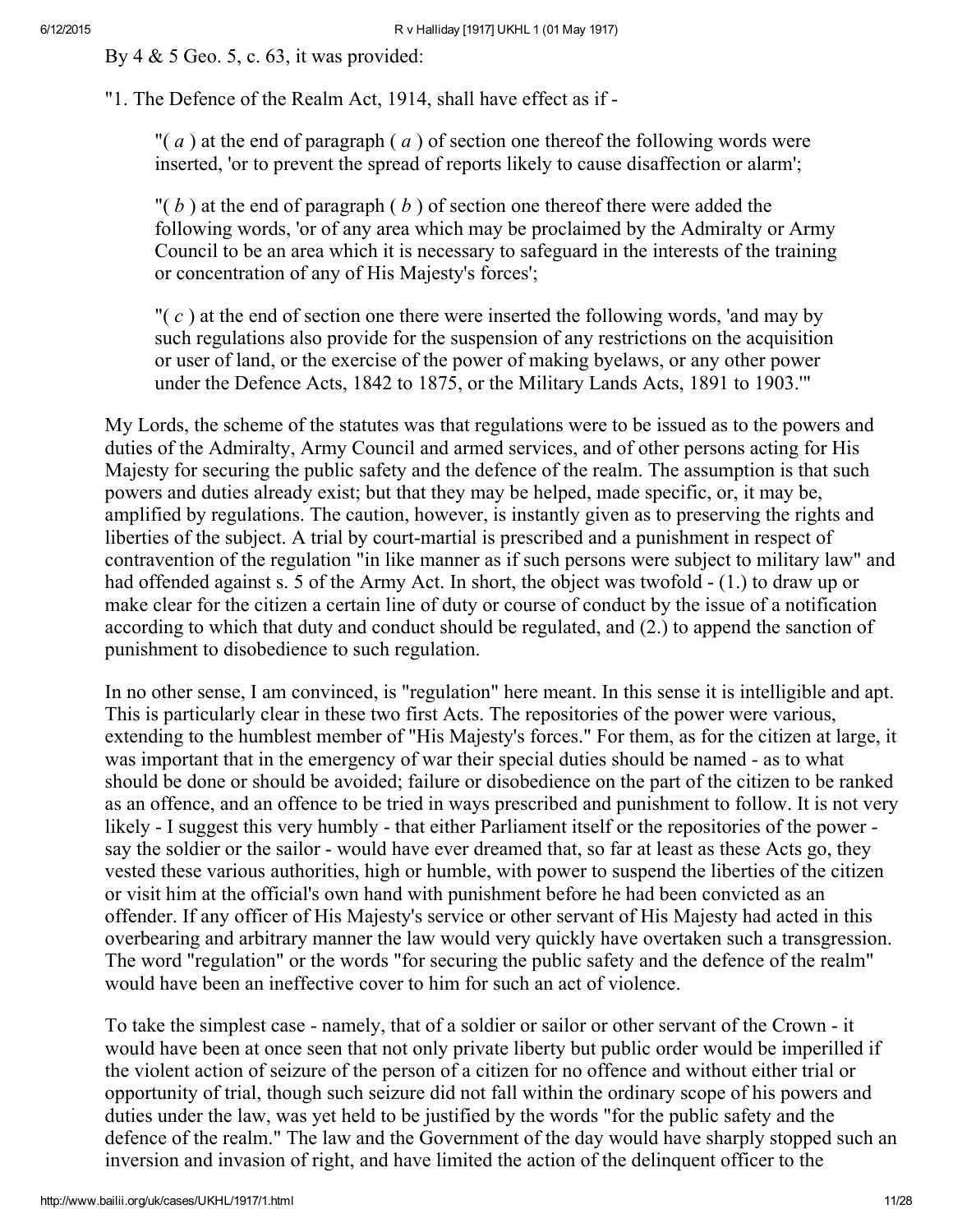procedure hitherto known to the law or prescribed by the statute itself.

It remains to be seen whether the words as to public safety and defence have any other or larger meaning in the principal Act, 5 Geo. 5, c. 8, which bears the title of "An Act to Consolidate and Amend the Defence of the Realm Acts" - those two Acts, namely, to whose provisions I have ventured to call pointed attention. Those Acts are repealed, but their provisions, shifted about, reappear in the consolidation.

Every part of s. 1 of the Act appears to me to be relevant to the problem which the House has to solve. I say this expressly, for I think that the controversy was unduly limited to sub-s. 1. That subsection is as follows:

"1. (1.) His Majesty in Council has power during the continuance of the present war to issue regulations for securing the public safety and the defence of the realm, and as to the powers and duties for that purpose of the Admiralty and Army Council and of the members of His Majesty's forces and other persons acting in his behalf; and may by such regulations authorise the trial by courts-martial, or in the case of minor offences by Courts of summary jurisdiction, and punishment of persons committing offences against the regulations, and in particular against any of the provisions of such regulations designed

 $\Gamma(a)$  to prevent persons communicating with the enemy or obtaining information for that purpose or any purpose calculated to jeopardise the success of the operations of any of His Majesty's forces or the forces of his allies or to assist the enemy; or

 $\mathcal{H}(b)$  to secure the safety of His Majesty's forces and ships and the safety of any means of communication and of railways, ports, and harbours; or

" $(c)$  to prevent the spread of false reports or reports likely to cause disaffection to His Majesty or to interfere with the success of His Majesty's forces by land or sea or to prejudice His Majesty's relations with foreign Powers; or "

 $\mathcal{H}(d)$  to secure the navigation of vessels in accordance with directions given by or under the authority of the Admiralty; or

 $\degree$  (e) otherwise to prevent assistance being given to the enemy or the successful prosecution of the war being endangered."

The provisions of this sub-section will be presently analysed; but sufficient has already been shown to enable the House to affirm that it is a reproduction, with additions, of the earlier short Acts, and that a further enumeration is given of the things for which regulations are designed, and the breach of which will constitute offences.

Sub-ss. 2 and 3 deal with the acquisition or user of land, factories, or workshops required for Government purposes. The provisions of s. 2 will be hereafter alluded to.

Then occur sub-ss. 4, 5, and 6. They are in these terms:

 $''(4)$ . For the purpose of the trial of a person for an offence under the regulations by court-martial and the punishment thereof, the person may be proceeded against and dealt with as if he were a person subject to military law and had on active service committed an offence under section five of the Army Act: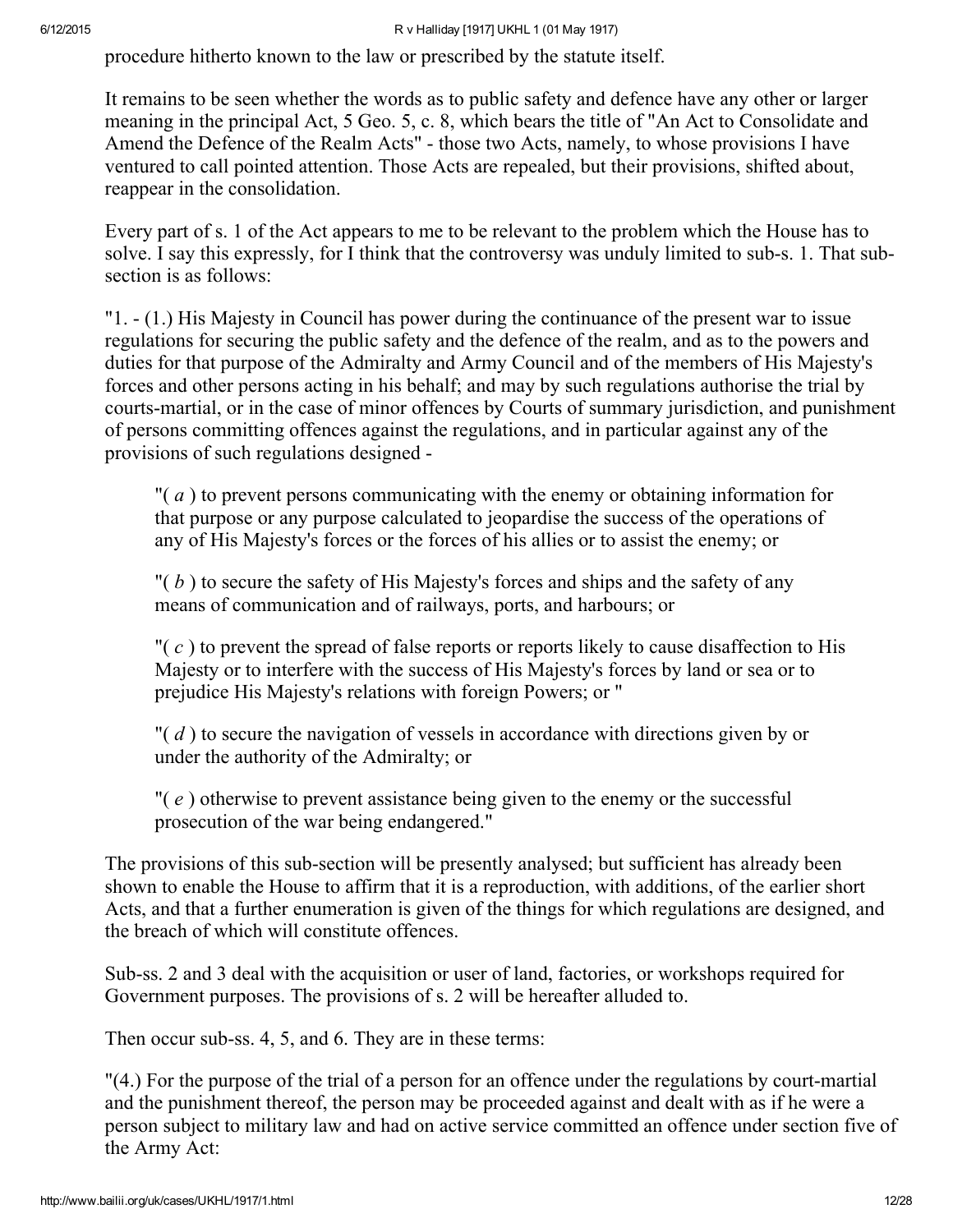"Provided that where it is proved that the offence is committed with the intention of assisting the enemy a person convicted of such an offence by a court-martial shall be liable to suffer death.

"(5.) For the purpose of the trial of a person for an offence under the regulations by a Court of summary jurisdiction and the punishment thereof, the offence shall be deemed to have been committed either at the place in which the same actually was committed or in any place in which the offender may be, and the maximum penalty which may be inflicted shall be imprisonment with or without hard labour for a term of six months or a fine of one hundred pounds, or both such imprisonment and fine; section seventeen of the Summary Jurisdiction Act, 1879, shall not apply to charges of offences against the regulations, but any person aggrieved by a conviction of a Court of summary jurisdiction may appeal in England to a Court of quarter sessions, and in Scotland under and in terms of the Summary Jurisdiction (Scotland) Acts, and in Ireland in manner provided by the Summary Jurisdiction (Ireland) Acts.

"(6.) The regulations may authorise a court-martial or Court of summary jurisdiction, in addition to any other punishment, to order the forfeiture of any goods in respect of which an offence against the regulations has been committed."

My Lords, it is not too much to say that so far as Parliament was concerned its intentions were directed anxiously to providing for the prompt and correct treatment according to law of the case of offenders against the regulations. Meticulous regard is paid to proceeding under the Act according to justice; provision is carefully made for trial; and, while promptitude is desired, it becomes clear beyond doubt that the right of the subject to trial in accordance with law shall be guarded and preserved.

One other striking feature of the legislation makes this intention on the part of Parliament luminously clear. It is the passing in a few months' time - namely, on March 16, 1915 - of the Amendment Act, 5 Geo. 5, c. 34. The trial of offences is again anxiously handled, and in the same spirit - protection of the rights and liberties of the subject, and to make sure of that beyond a doubt. An offence against the regulations may, instead of being tried by court-martial, be tried by a civil Court with a jury. Sect. 1, sub-s. 2, is of particular importance. It provides:

"(2.) Where a person, being a British subject but not being a person subject to the Naval Discipline Act or to military law, is alleged to be guilty of an offence against any regulations made under the Defence of the Realm Consolidation Act, 1914, he shall be entitled, within six clear days from the time when the general nature of the charge is communicated to him, to claim to be tried by a civil Court with a jury instead of being tried by court-martial, and where such a claim is made in manner provided by regulations under the last-mentioned Act the offence shall not be tried by courtmartial:

"Provided that this sub-section shall not apply where the offence is tried before a Court of summary jurisdiction:

"Provided also that before the trial of any person to whom this section applies, and as soon as practicable after arrest, the general nature of the charge shall be communicated to him in writing and notice in writing shall at the same time be given, in a form provided by regulations under the said Act, of his rights under this section."

I ask myself what language could be more significant, more scrupulously regardful of liberty, than this, that on demand of the person arrested he may be tried by jury, that as soon as practicable after arrest he is to be informed of the nature of the charge against him and of all his rights under the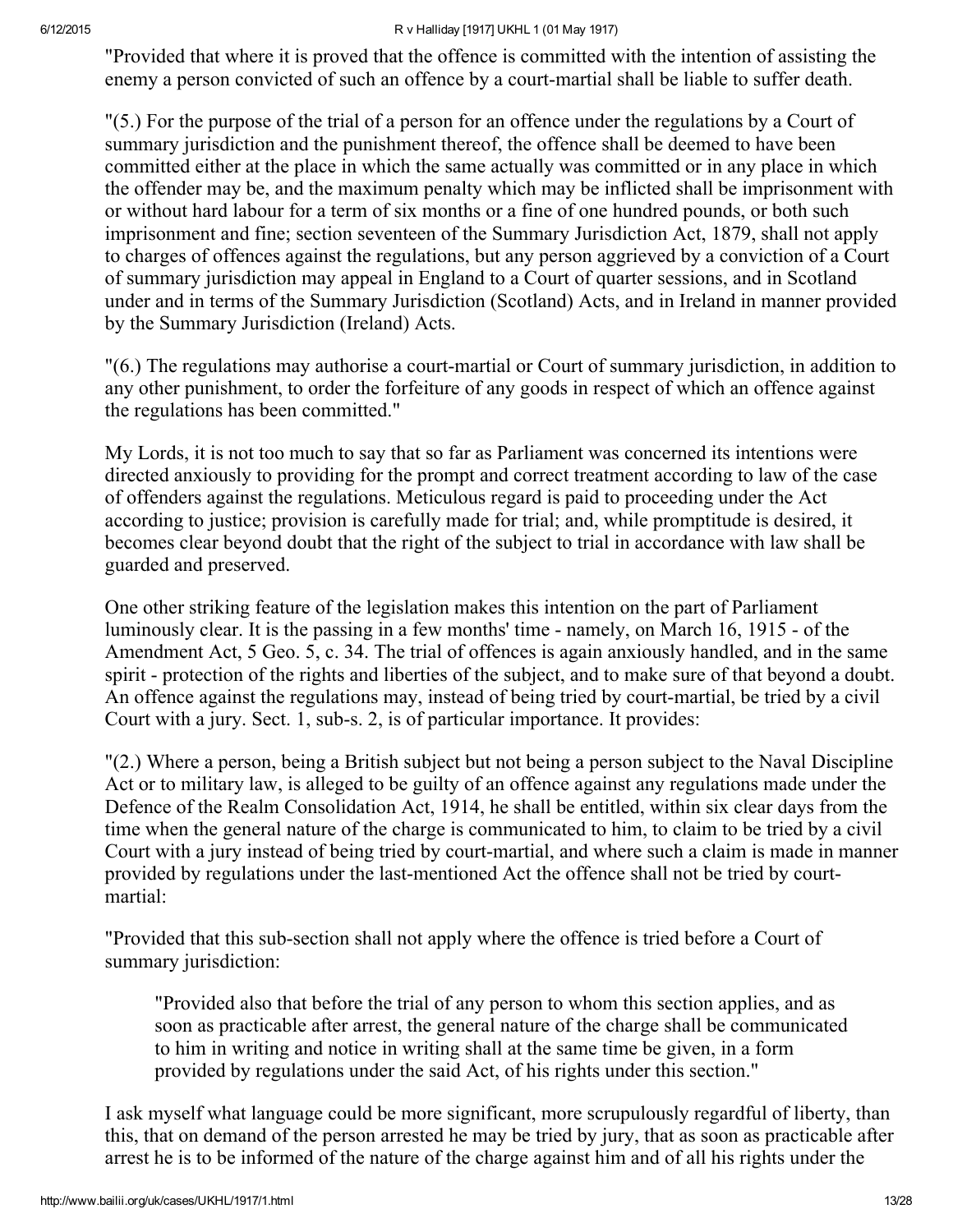section? To all which the reply is made: "that all this scrupulous regard for liberty and the forms of trial and law is of no avail to any class of His Majesty's subjects against whom a 'regulation' of internment has gone forth. If a British citizen be seized under such a fiat, it is not because he has offended against a regulation - not at all. He has, therefore, no right to be informed of any charge against him. Charge against him there is none. Trial - he cannot choose its form; his rights are gone without trial. A 'regulation' has gone forth against him. He has been 'regulated' out of his liberty and out of every protection of the kind. He must be a passive victim."

The few words founded on here and in the Courts below in support of this super-eminent and overriding power have accordingly to be examined. Enough has been said to show that if they bear the construction contended for by the Crown they are singularly at variance with that intention to pay scrupulous regard to private right which is so plain from the scheme and language of these Defence Acts as a whole.

These are the words: "His Majesty in Council has power during the continuance of the present war to issue regulations for securing the public safety and the defence of the realm, and as to the powers and duties for that purpose of the Admiralty,"  $\&c., \&c.$  A change has occurred in this consolidation and amendment Act, - not in the important words, but in their collocation. The important words referred to are "for securing the public safety and the defence of the realm." In the earlier Acts the regulations were to be "as to the powers and duties of the Admiralty," & c., .... "for securing the public safety and the defence of the realm." Now the regulations issue direct from the King in Council. It is perfectly plain to me how this occurred. The later details of the section show that regulations as to the powers of officers or individuals might cover ground beyond the province of those departments or persons. For example, the Board of Trade, the Post Office, or the Foreign Office might well be concerned in, or in the carrying out of, many of these details. And so the shortest and most comprehensive method was taken, namely, of transferring the general topic dealt with in regulations to the Government of the day - all the rest remaining in substance as before.

It is, in my view, largely owing to this simple change, however, and from the collocation in which the words now stand that the Courts below have come to their conclusion.

From that conclusion positively stupendous results follow. The words, it is said, are perfectly general; the King in Council is vested with powers to judge of what is for the public safety and the defence of the realm, and to act accordingly. All the rest of those statutes as to trial, intimation, notification of rights; every provision for the legal disposal of the question affecting liberty - all this is on one side, the side of offence against a regulation: on the other side stands this supereminent power of the Government of the day. In the exercise of that power the plainest teachings of history and dictates of justice demand that, on the one hand, Government power, and, on the other, individual rights - these two - shall face each other as party and party. But it is not so, so it is said; here the Government as a party shall act at its own hand; the subject as a party shall submit and shall not be heard; the Government is at once to be party, judge, and executioner. When - so is the logic of the argument Parliament took elaborate pains to make a legal course and legal remedy plain to the subject as to all the regulations which were stated in detail, there was one thing which Parliament did not disclose, but left Courts of law to imply - namely, that Parliament, all the time and intentionally, left another deadly weapon in the hands of the Government of the day under which the remainder of those very Acts, not to speak of the entire body of the laws of these islands protective of liberty, would be avoided. As occasion served the Government of the day, despotic force could be wielded, and that whole fabric of protection be gone. My Lords, I do not believe Parliament ever intended anything of the kind. We are not in the region of subtlety or obliquity. Holding the views I do of this parliamentary transaction, and forming these from the language employed, I cannot attribute to the Legislature the intention alleged.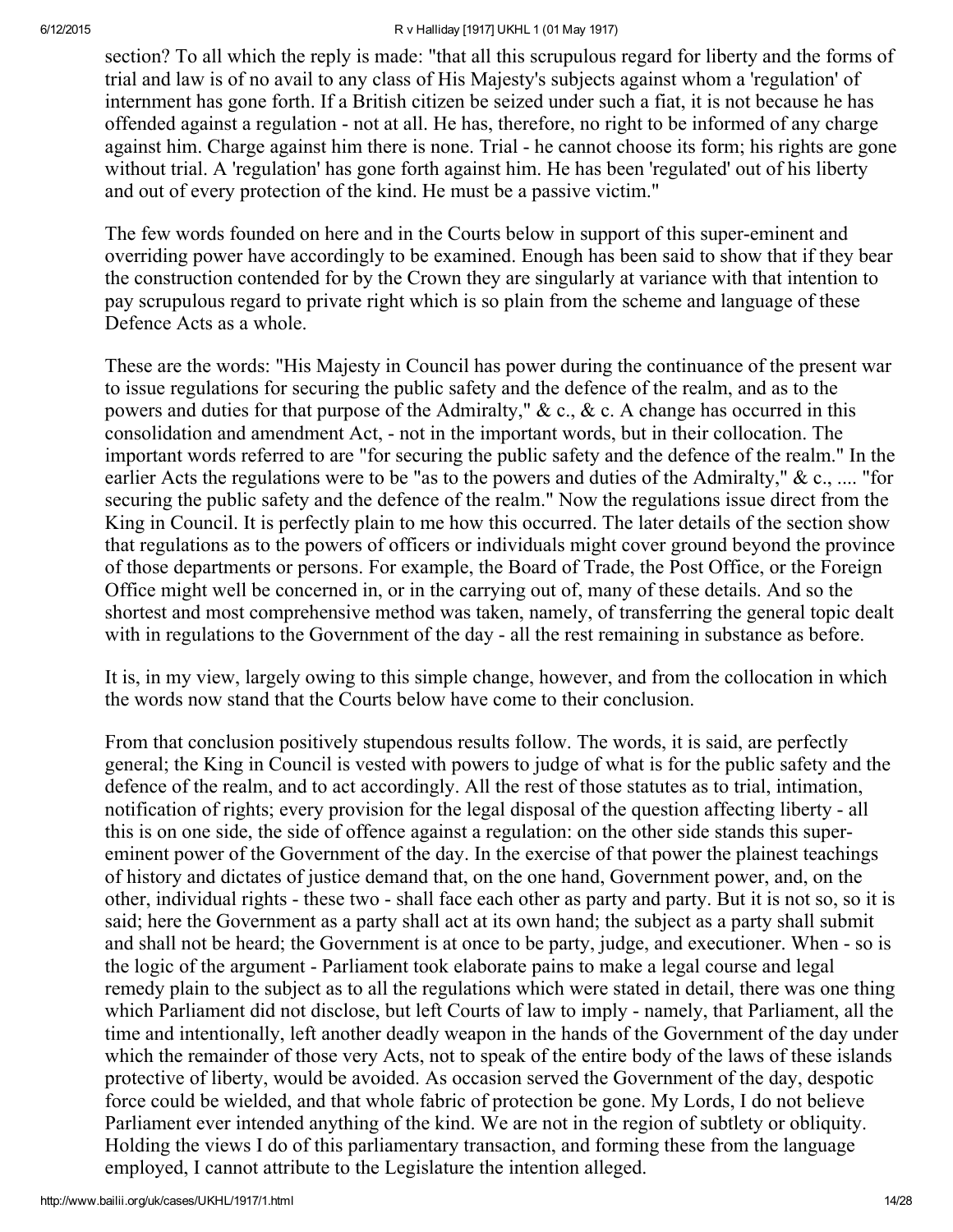I proceed from the collocation, and the manner in which that collocation was achieved, to consider the words themselves. There are two views of them. The one favours complete generality: this has been accepted by the Courts, and to that and its importance I have just alluded.

On the contrary, I humbly think it impossible to look at the statute as a whole without seeing that the whole structure must stand together, that the power in the Government to issue regulations is within the general sphere and purpose of public safety and defence - to prescribe a line of duty and course of action for the citizens so as, in this time of emergency, to bring their private conduct into co-operation for that general end. This and this alone is what "regulation" means: it constitutes pro tanto a code of conduct; in following the code the citizen will be safe; in violating it the citizen will become an offender and may be charged and tried summarily, or by a court-martial or a jury, and as for a felony. This is perfectly simple: it squares with all the rest of the legislation and destroys none of it. It sacrifices no constitutional principle: it introduces nothing of the nature of arbitrary condemnation or punishment; the Acts become a help and guide as well as a warning to the lieges.

I have now described and dealt with the origin and collocation of the important words of the statute falling to be construed, and have stated the construction of these words, which appears to my mind to be so plain. But I am called upon both by respect and duty to inquire - and this very anxiously into that other view of the case which has been upheld by judicial pronouncement. The case is decided not upon specialty, but upon principle, and how far-reaching that principle is will presently be seen.

It is well to gather up the things about which there can be no dispute. The power to issue regulations for the public safety and for the defence of the realm is vested by the Act in His Majesty in Council. In the course of the discussion this was incidentally alluded to in connection with the Royal prerogative. My Lords, it has nothing to do with the Royal prerogative. If once again, and ever so slightly, that prerogative gets into association with executive acts done apart from clear parliamentary authority, it will be an evil day: that way lies revolution. Do not let the thing which has been done - in my opinion a violent thing - be associated for one moment with, or at any point be said to be supported by, Royal prerogative. Its validity depends upon the Act of Parliament alone.

The form, in modern times, of using the Privy Council as the executive channel for statutory power is measured, and must be measured strictly, by the ambit of the legislative pronouncement. And that channel itself, seeing that under the Constitution His Majesty acts only through his Ministers, is simply the Government of the day. The author of the power is Parliament: the wielder of it is the Government. Whether the Government has exceeded its statutory mandate is a question of ultra or intra vires such as that which is now being tried. In so far as the mandate has been exceeded, there lurk the elements of a transition to arbitrary government and therein of grave constitutional and public danger. The increasing crush of legislative efforts and the convenience to the Executive of a refuge to the device of Orders in Council would increase that danger tenfold were the judiciary to approach any such action of the Government in a spirit of compliance rather than of independent scrutiny. That way also would lie public unrest and public peril. On all this there is no disputing.

This reduces to comparative unimportance those apparent safeguards derived not from the Act of Parliament, but inserted into the "regulations" themselves. The language of the regulation, for instance, "where it appears to the Secretary of State" and "on the recommendation of a competent naval or military authority" is simply equivalent to a declaration that the delegate, to judge and issue, is one department of Government, and that that will, of course, act in accord with, and on the recommendation of, those other departments which are presumably versed in the situation. The Government remains master. And a proviso is made for due consideration by an advisory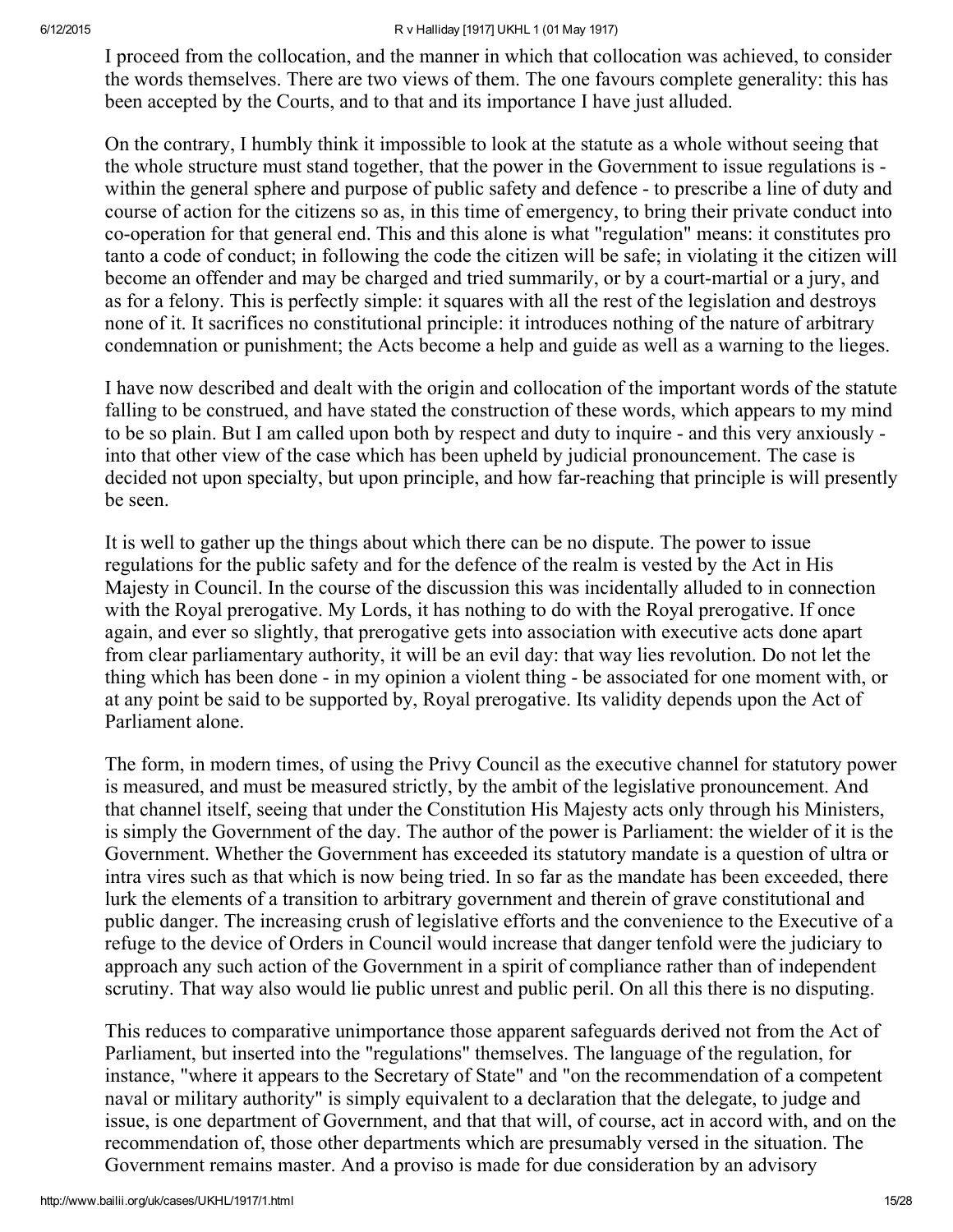committee of any representations against the order; but it was frankly admitted that the Secretary of State is not bound to comply with the advice received; he may do as he likes: again the Government is master.

As these considerations are revolved the importance of the issue for liberty does not wane. The interpretation put upon this Government power to issue regulations for safety and defence is that of perfect generality. Is this generality limited? it was asked. Yes, replied the Crown; the limitations are two, and two only. In the first place, regulations can only be issued during the war - a limitation in time. In the second place, they can only be issued for the public safety and for the defence of the realm - a limitation of purpose. But who is to judge of that purpose? As to what acts of State are promotive or regardful of that purpose, can a Court of law arrest the hand of a responsible Executive? Extreme cases may be figured in which personal caprice and not public considerations might be imagined, but in everything, from the lighting of a room to the devastation of a province, no Court of law could dare to set up its judgment on the merits of an issue - a public and political issue - of safety or defence. So that this limitation, as a legal limitation, is illusory. The only one that remains is that of time. "During the war" the Government has been allowed at its own hand to do anything it likes. "Regulation" covers all: the issue of decrees, arrests, proscription, imprisonment, internment, exile, - all are covered comprehensively by the word "regulations." Such an issue is made on grounds which are not in the region of law; judges are not fitted to interpose on these: a judgment, nay, possibly even a comment, upon them would besmirch the Bench. That course which alone is safe is, leave the domain of public need or claim or advantage to the undisturbed possession of Parliament and its delegates. I accordingly agree that a plea put forward by a subject against a Government, grounded upon an appeal to Courts of law as to public requirements, would be unavailing in the region of ultra vires. Once let the overmastering generality of the principle of regulation be affirmed, as has been done, all is lost; the law itself is overmastered. The only law remaining is that which the Bench must accept from the mouth of the Government: "Hoc volo, sic jubeo; sit pro ratione voluntas."

I have already suggested that "regulation" means something much more limited, - as I think much more reasonable, - and certainly more in accordance with the ordinary meaning of the word, than all this. "Regulation" means, as I have ventured to set forth, the formulation of rules in the interests of public safety or defence rules of action, behaviour, and conduct in obedience to which the citizens may co-operate for these ends, and for disobedience to which they may be punished. But the regulation now challenged is not of that character. It is not the formulation of a rule of action, behaviour, or conduct to be obeyed by the citizen; but it is for the summary arrest and detention of his person, grounded, and grounded alone, on the subject's hostile origin or association. The one or the other might, it is to be presumed in the Government's favour, form a motive, a temptation, a spring, all in a region incapable of proof but prolific in suspicion, for something inimical to public safety or defence. The subject may never have dreamed of such inimical conduct: he may be ardently attached to this country's interests and cause, or he may not. Let the power go forth though it may involve the innocent with the guilty, and in such a way that that issue of innocence or guilt can never be determined; let the public end sanctify, as may be the case, this private wrong: the generality of a power to issue a regulation covers the case; it is intra vires.

We shall have to consider in a little while how much on this principle of generality, - this principle that during the war the Government may do what it likes - how much is repealed. Let us pursue the inquiry as to how much the power embraces. Against regulations, in their generality, as thus construed, nothing can stand. No rights, be they as ancient as Magna Carta, no laws, be they as deep as the foundations of the Constitution: all are swept aside by the generality of the power vested in the Executive to issue "regulations." "Silent enim, leges inter arma."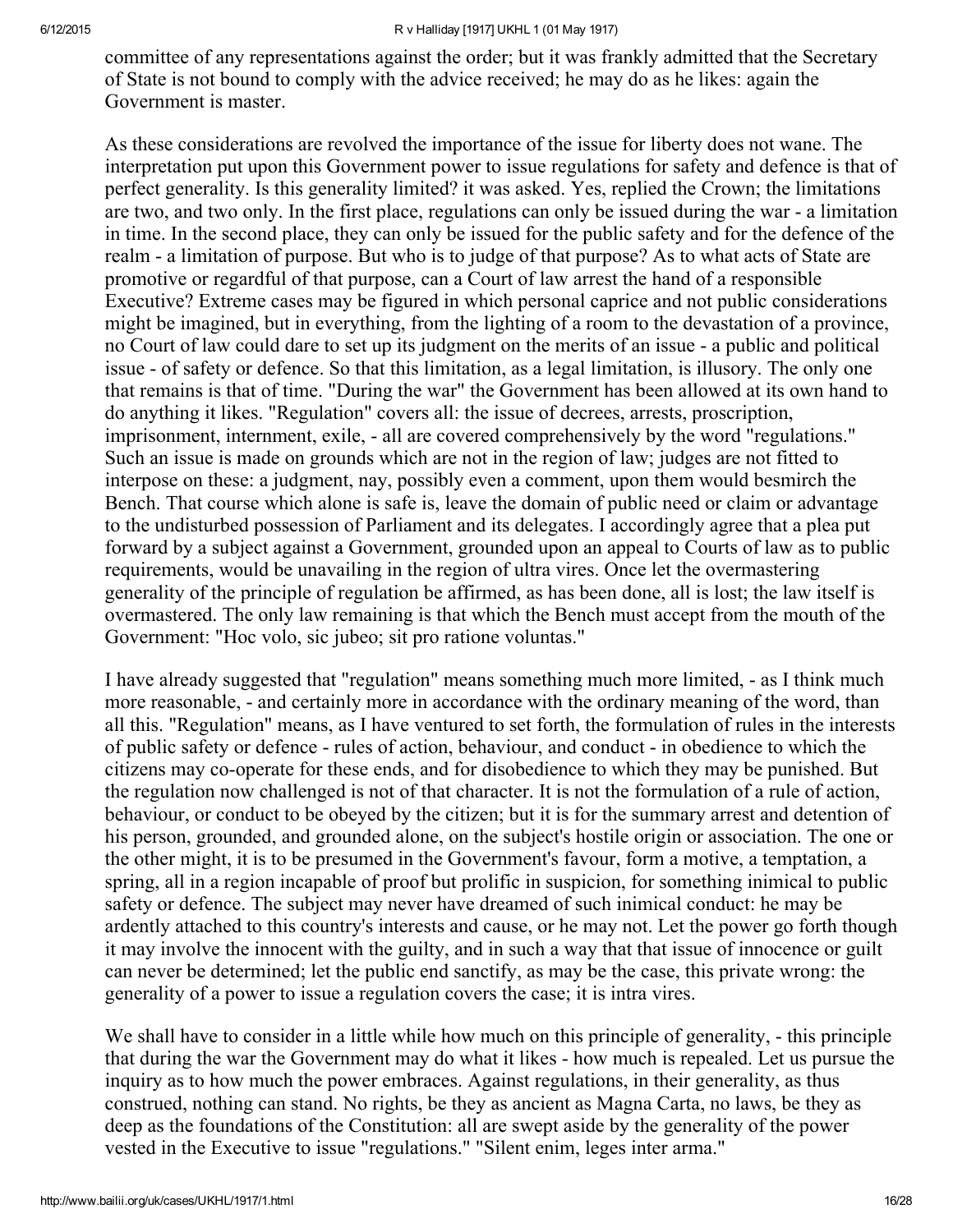I observe that this is supported by the following argument, namely, that the provisions of the subsection embrace two parts - namely, prevention and punishment; that these are two separate things; and that what has been done here is prevention and is not punishment. This last may sufficiently surprise those who are subjected to it; but "stone walls do not a prison make." Those interned are being cared for, watched over, prevented, not punished. Very different, and very properly different, from this was the view of Blackstone (Commentaries, i. 136): "The confinement of the person, in any wise, is an imprisonment. So that the keeping a man against his will in a private house, putting him in the stocks, arresting or forcibly detaining him in the street, is an imprisonment."

Further, my Lords, I am humbly of opinion that the attempted distinction fails; and that in no event could it have the slightest bearing upon the point of construction to be determined.

For it is when, and only when, the sub-section comes to categorize the heads and particulars of public safety and defence to which the regulations might be directed that the word "prevent" occurs. The regulations are for preventing certain things and for securing other things - for preventing (1.) communication with the enemy, (2.) spreading false reports,  $\&c$ , and (3.) assisting the enemy; and for securing (1.) safety of forces, ships, railways, or harbours, (2.) navigation according to Admiralty direction. This is the distinction, if it be a distinction namely, between preventing and securing. But, when punishment is dealt with, such a distinction no longer holds; and if there be disobedience to regulation upon all or any one of these heads and particulars, whether for preventing danger or securing safety, then punishment may follow. The statute is careful to prescribe punishment for all. Punishment is not distinguished from either preventing or securing; it applies to disobedience or offence under both the latter heads alike.

How then, I respectfully ask, how then can it be thought possible to construe the sub-section as meaning not only the grant of a power of prevention from doing certain things, which done shall be punishable, but the reserve of some other and super-eminent power of prevention, which is distinguished from punishment? There is no such reserve and no such distinction in the Act of Parliament. There might have been, but there is not; and the fact that this is so is a strong confirmation of the view that Parliament never intended the vesting of the Executive with arbitrary power, but gave power to set up a code of conduct and action and to reach the region of punishment when, and only when, that code was broken.

I pursue the consideration of the question how much the principle of generality, thus defended, embraces. Having limited the principle in the matter of time, and there being no other limitation, let us see what Government may do under this head of "regulation" and start with the one in hand. It is, "in view of the hostile origin or associations" of any person, to intern him without trial or chance of trial - by force, and not by process of law.

But does the principle, or does it not, embrace a power not over liberty alone but also over life? If the public safety and defence warrant the Government under the Act to incarcerate a citizen without trial, do they stop at that, or do they warrant his execution without trial? If there is a power to lock up a person of hostile origin and associations because the Government judges that course to be for public safety and defence, why, on the same principle and in exercise of the same power, may he not be shot out of hand? I put the point to the learned Attorney-General, and obtained from him no further answer than that the graver result seemed to be perfectly logical. I think it is. The cases are by no means hard to figure in which a Government in a time of unrest, and moved by a sense of duty, assisted, it may be, by a gust of popular fury, might issue a regulation applying, as here, to persons of hostile origin or association, saying, "Let such danger really be ended and done with, let such suspects be shot." The defence would be, I humbly think, exactly that principle, and no other, on which the judgments of the Courts below are founded namely, that during the war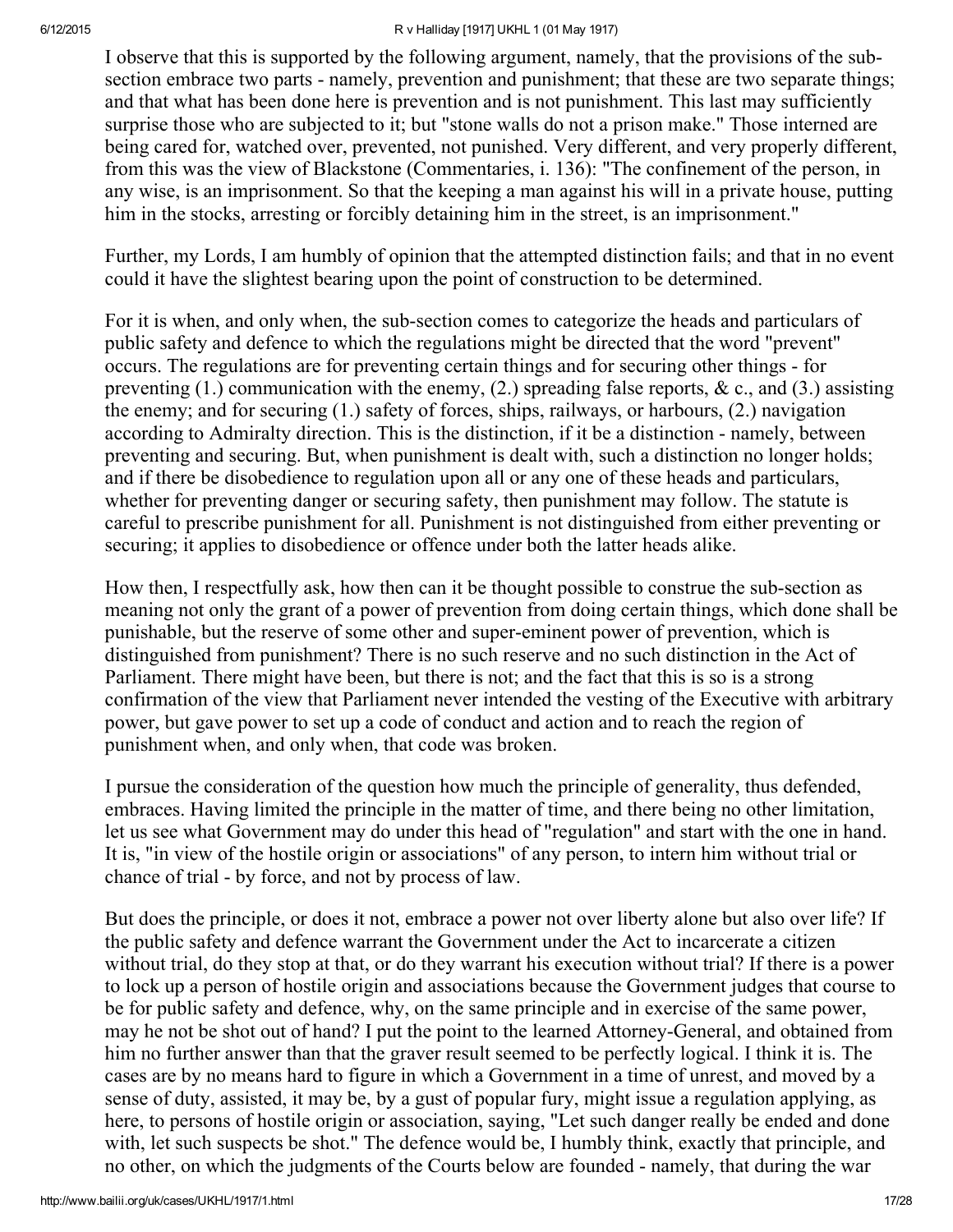this power to issue regulations is so vast that it covers all acts which, though they subvert the ordinary fundamental and constitutional rights, are in the Government's view directed towards the general aim of public safety or defence.

Under this the Government becomes a Committee of Public Safety. But its powers as such are far more arbitrary than those of the most famous Committee of Public Safety known to history. It preserved a form of trial, of evidence, of interrogations. And the very homage which it paid to law discovered the odium of its procedure to the world. But the so-called principle - the principle of prevention, the comprehensive principle avoids the odium of that brutality of the Terror. The analogy is with a practice, more silent, more sinister - with the *lettres de cachet* of Louis Quatorze. No trial: proscription. The victim may be "regulated" - not in his course of conduct or of action, not as to what he should do or avoid doing. He may be regulated to prison or the scaffold. Suppose the appellant had been appointed for execution. Public outcry, public passion, public pity these I can conceive; but I cannot conceive one argument upon the legal construction of this Act of Parliament that would have been different from the one which is now affirmed by Courts of law. It is this last matter with which these are concerned. In my humble opinion the construction is unsound. I think that if Parliament had intended to make this colossal delegation of power it would have done so plainly and courageously and not under cover of words about regulations for safety and defence. The expansions of such language into the inclusion of such a power appear to me to be unwarrantably strained.

The use of the Government itself as a Committee of Public Safety has its conveniences, has its advantages. So had the Star Chamber. "The Star Chamber," says Maitland (Constitutional History of England, p. 263), "examining the accused, and making no use of the jury, probably succeeded in punishing many crimes which would otherwise have gone unpunished. But that it was a tyrannical court, that it became more and more tyrannical, and under Charles I. was guilty of great infamies, is still more indubitable." And then occur his memorable words: "It was a court of politicians enforcing a policy, not a court of judges administering the law."

There is the basic danger. And may I further emphatically observe that that danger is found in an especial degree whenever the law is not the same for all, but the selection of the victim is left to the plenary discretion whether of a tyrant, a committee, a bureaucracy or any other depositary of despotic power. Whoever administers it, this power of selection of a class, and power of selection within a class is the negation of public safety or defence. It is poison to the commonwealth.

For within the range even of one regulation - say to affect "persons of hostile origin or association" no one can say where the axe will fall. That description applies in all ranks and classes of society. That is why I feel constrained to dissent respectfully from the suggestion that in administering this power over liberty we ought to trust the Government. With a change of Government even during the war this very engine may be turned against its own authors. There may be such a change in the extent and lines of such a Government's discretion as to turn the engine against new bodies of citizens, a new selection within the same class, or a new selection of a class. Such zigzags and ups and downs in the region of individual liberty are on this construction possible without even altering the words of an existing regulation, once you are committed to the view that it falls within a delegation, so immense, implied in words from the Act.

And once you have abandoned the line of safety which I have sketched - namely, confining regulations to rules of conduct to be obeyed with safety or punished after trial for the breach - once that is abandoned, how far may you not go? Once a discretion over all things and persons and rights and liberties, so as to secure public safety and defence, what regulations may issue? This one is founded on "hostile origin or associations." It enters the sphere of suspicion, founded not on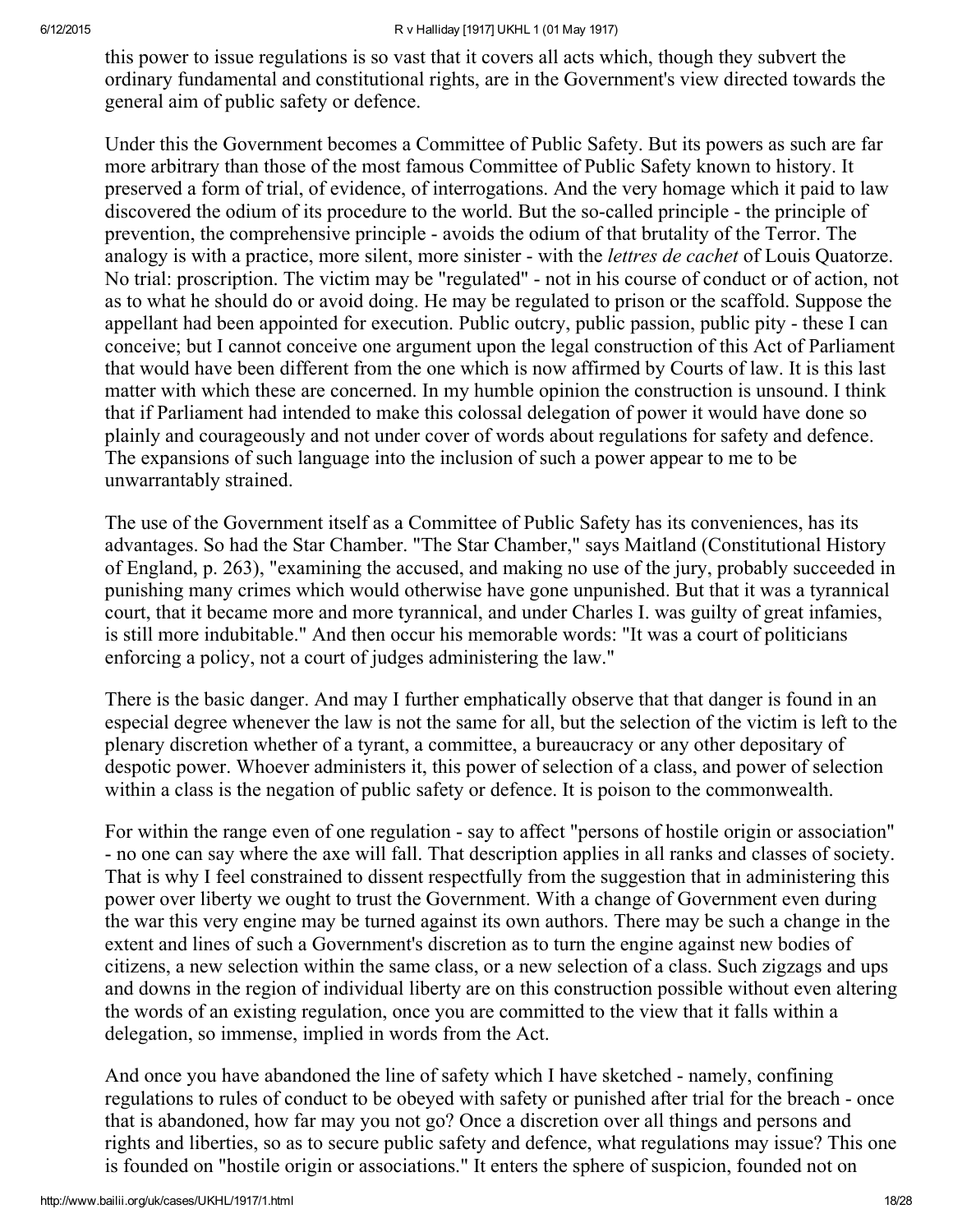conduct but on presumed opinions, beliefs, motives, or prepossessions arising from the land from which a person sprang. This is dangerous country; it has its dark reminders. It is the proscription, the arrest of suspects, at the will of men in power vested with a plenary discretion. If the power to issue regulations meant thus to warrant a passage from proof to suspicion and from the sphere of action to the sphere of motive or the mind, let us think how much this involves.

No far-fetched illustrations are needed; for, my Lords, there is something which may and does move the actions of men often far more than origin or association, and that is religion. Under its influence men may cherish beliefs which are very disconcerting to the Government of the day, and hold opinions which the Government may consider dangerous to the safety of the realm. And so, if the principle of this construction of the statute be sound, to what a strange pass have we come! A regulation may issue against Roman Catholics - all, or, say, in the South of Ireland, or against Jews all, or, say in the East of London, they may lose their liberty without a trial. During the war that entire chapter of the removal of Catholic and Jewish disabilities which has made the toleration of Britain famous through the world may be removed - not because her Parliament has expressly said so, but by a stroke of the pen of a Secretary of State.

Vested with this power of proscription, and permitted to enter the sphere of opinion and belief, they, who alone can judge as to public safety and defence, may reckon a political creed their special care, and if that creed be socialism, pacifism, republicanism, the persons holding such creeds may be regulated out of the way, although never deed was done or word uttered by them that could be charged as a crime. The inmost citadel of our liberties would be thus attacked. For, as Sir Erskine May observes, this is "the greatest of all our liberties - liberty of opinion."

All this, upon analysis, is what the Government through its law officers claims at the Bar of this House, and what is involved in the construction adopted by the Courts below. In my opinion the words of the statute cannot be stretched to bear anything so repugnant to liberty and the law.

I pass now from what the Act says and does to consider what, upon the vast implication given to its few words, it repeals.

My Lords, I do not think it any mistake to suggest that in substance it repeals the Habeas Corpus Acts, the 31st of Charles II. and the 56th of George III. The Habeas Corpus Acts are, it is true, procedure Acts. In one sense they confer no rights upon the subject, but they provide a means whereby his fundamental rights shall be vindicated, his freedom from arrest except on justifiable legal process shall be secured, and arbitrary attack upon liberty and life shall be promptly and effectually foiled by law. Formally in this case the writ of habeas corpus was allowed. It is now being tried. But what has been done by the Courts below is to give due formal respect to the procedure of remedy, but to deny the remedy itself by inferring the repeal of those very fundamental rights which the remedy was meant to secure. This is to allow the subjects of the King by law to enter the fortress of their liberties only after that fortress has been by law destroyed.

As will be seen in a moment, it is not that the habeas corpus has been repealed; it is not, as in so many trying periods of history, that it has been suspended. There is a repeal and a suspension much more drastic than that. There is a constructive repeal which has, so far as I am aware, no parallel in our annals - a getting behind the habeas corpus by an implied but none the less effective repeal of the most famous provisions of Magna Carta itself. It is well settled that once liberation under the writ has been granted "the legality of that discharge could never be brought in question": Cox v. Hakes<sup>(1)</sup>; but in pronouncing judgment to that effect Lord Halsbury used language which I here adopt on the wider problem now in hand: "Your Lordships are here determining a question which goes very far indeed beyond the merits of any particular case. It is the right of personal freedom in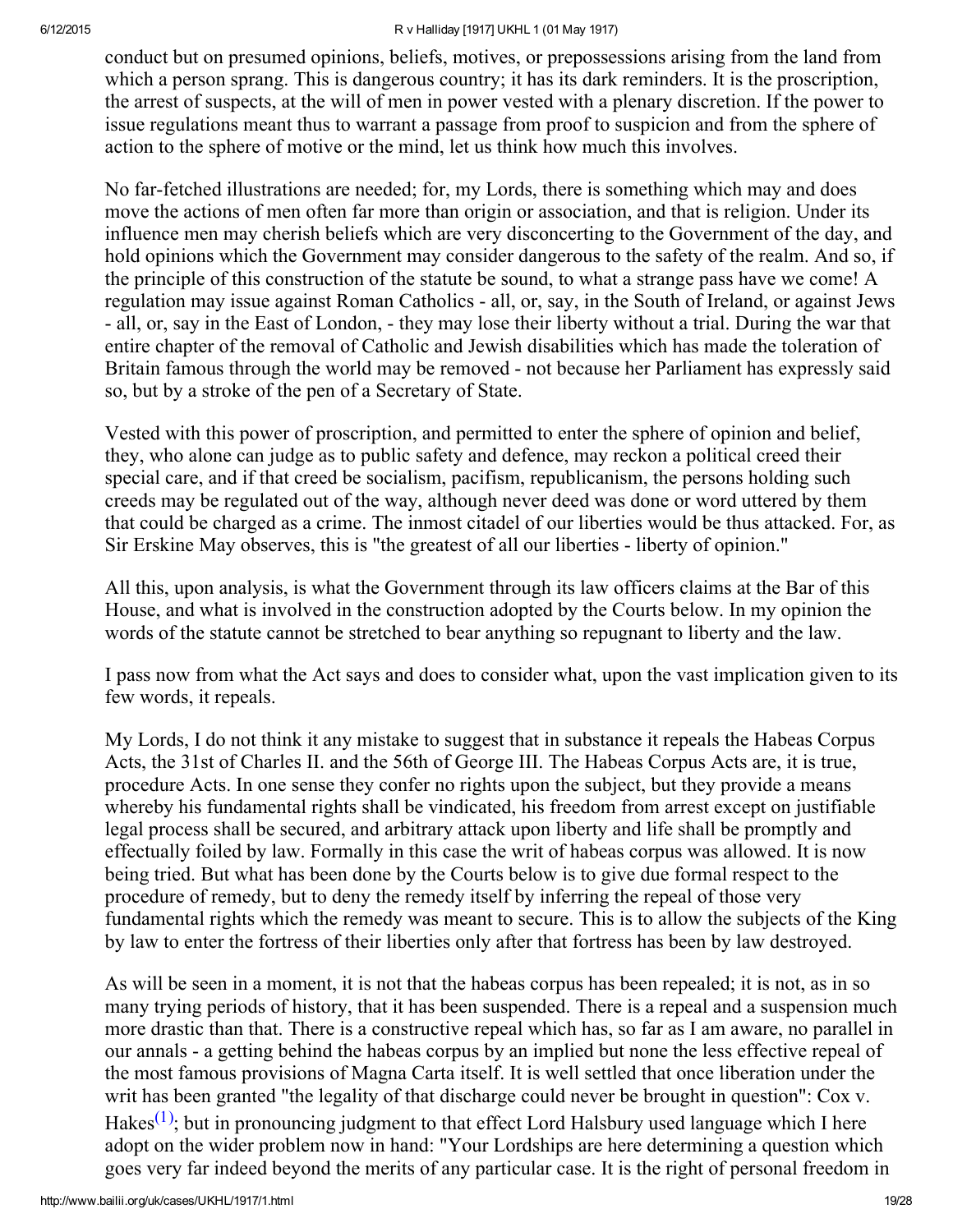this country which is in debate; and I for one should be very slow to believe, except it was done by express legislation, that the policy of centuries has been suddenly reversed."

(1) 15 App. Cas. 506, 522.

I go accordingly at once to the notable 39th and 40th chapters of Magna Carta, wrung from John in June, 1215.

Mr. McKechnie (Magna Carta, 1914 ed., p. 375) translates them thus. His version is of set purpose literal:

"XXXIX. No freeman shall be taken or [and] imprisoned or disseised or in any way destroyed, nor will we go upon him nor send upon him, except by the lawful judgment of his peers or [and] by the law of the land.

"XL. To no one will we sell, to no one will we refuse or delay, right or justice.

The learned author justly observes: "Its object was to prohibit John from resorting to what is whimsically known in Scotland as 'Jeddart justice.' It forbade him for the future to place execution before judgment;" And on the words "nec super eum ibimus nec super eum mittemus" he remarks in the same spirit: "Their object was to prevent John from substituting violence for legal process. .... He must never again attack per vim et arma men unjudged and uncondemned."

If there be any, my Lords, who in this time of storm and stress think these chapters useless reading or their lesson out of date, I am not of their number. I remember the-penetrating judgment of Hallam on that very topic. After citing these chapters of the Charter that great author observes ("Middle Ages," 6th ed., vol. 2, p. 449): "It is obvious, that these words, interpreted by any honest court of law, convey an ample security for the two main rights of civil society. From the aera, therefore, of King John's Charter it must have been a clear principle of our Constitution that no man can be detained in prison without trial. Whether courts of justice framed the writ of habeas corpus in conformity to the spirit of this clause, or found it already in their register, it became from that aera the right of every subject to demand it. That writ, rendered more actively remedial by the statute of Charles II., but founded upon the broad basis of Magna Carta, is the principal bulwark of English liberty; and if ever temporary circumstances, or the doubtful plea of political necessity, shall lead men to look on its denial with apathy, the most distinguishing characteristic of our Constitution will be effaced."

Speaking for myself, and again coming back to the words to be construed, namely, "His Majesty in Council has power during the continuance of the war to issue regulations for securing the public safety and the defence of the realm," I decline to believe that Parliament ever did or intended to do by these words those stupendous things - to remove "the two main rights of civil society," to repeal "the clear principle of our Constitution that no man can be detained in prison without trial," or to efface "the most distinguishing characteristic of our Constitution."

In Darnel's Case<sup>(1)</sup> Coke's great argument had embraced the famous propositions: "I. No man can be imprisoned upon will and pleasure of any but a bondman or villein. II. If a freeman of England might be imprisoned at the will and pleasure of the King or by his command, he were in worse case even than a villein .... and III. A freeman imprisoned without cause is civilly dead." And in commenting on the case so staid an author as Broom delivers himself (Constitutional Law, 2nd ed., p. 223) thus: "This great constitutional remedy [the writ of habeas corpus] rests upon the common law declared by Magna Carta and the statutes which affirm it; rests, likewise, on specific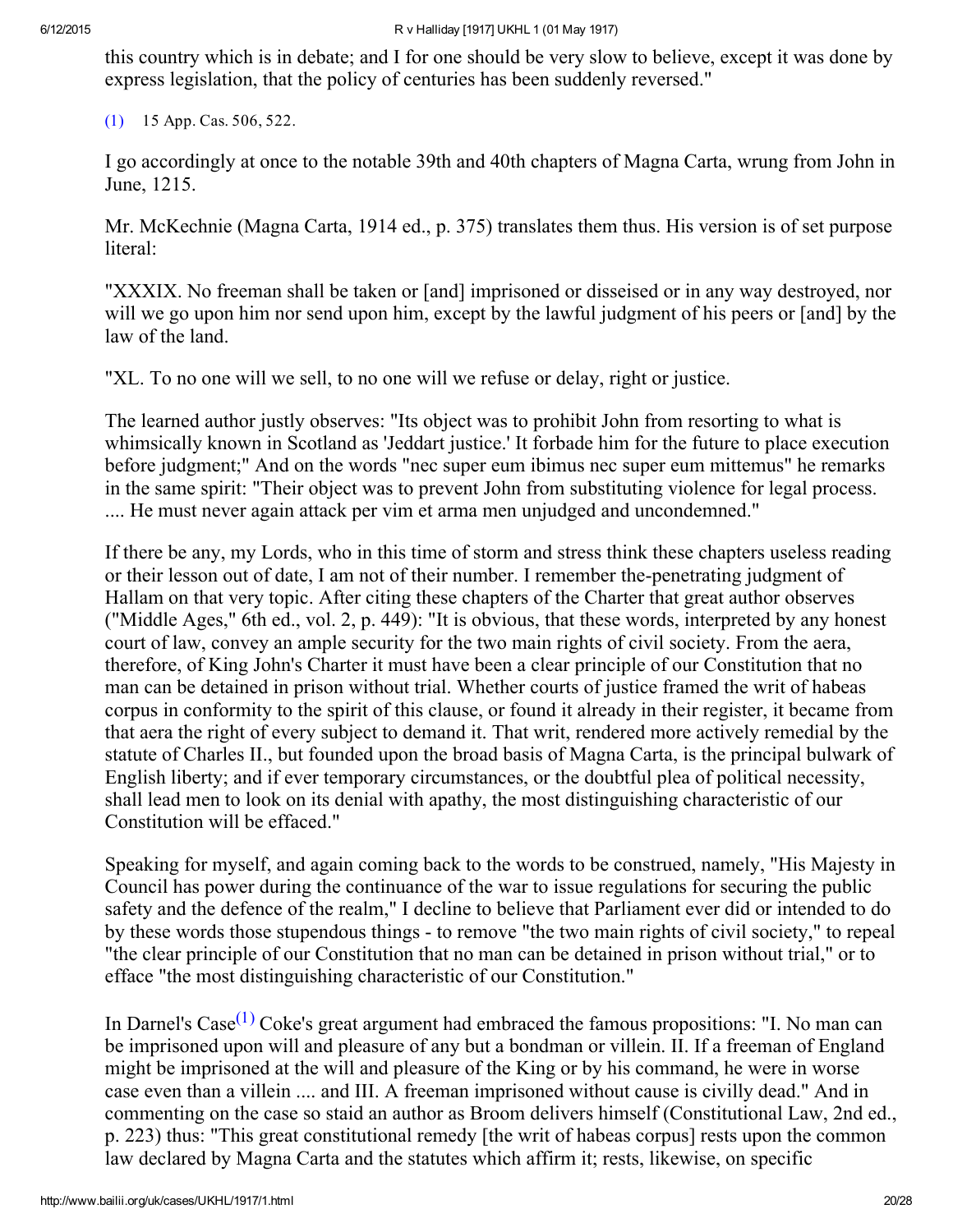enactments ensuring its efficiency, extending its applicability, and rendering more firm and durable the liberties of the people ..... and the right to claim it cannot be suspended, even for one hour, by any means short of an Act of Parliament."

How hollow and worthless to the appellant is the concession of a trial of his writ of habeas corpus when the basis of his possible liberation is constructively denied! The method is not unknown to English history, but history in darker times: the method of despotism; the tyrannical fiat of the King in Council; and compliance to that as law.

It brings back to mind the constitutional struggle of 1628 and the very language of the Petition of Right: "And whereas," says ch. 2, "alsoe by the Statute called the Great Charter of the Liberties of England, it is declared and enacted that no freeman may be taken or imprisoned or be disseised of his freehold or liberties or his free customes or be outlawed or exiled or in any manner destroyed, but by the lawful judgment of his peeres or by the law of the land .... Neverthelesse [ch. 5] against the tenor of the said statutes, and other

### (1) (1627) 3 St. Tr. 1, 128.

the good lawes and statutes of your realme to that end provided, divers of your subjects have of late been imprisoned without any cause shewed: And when for their deliverance they were brought before your justices by your Majesties writts of habeas corpus, there to undergoe and receive as the Court should order, and their keepers commaunded to certifie the causes of their detayner, no cause was certified, but that they were deteined by your Majesties speciall commaund signified by the Lords of your Privie Councell, and yet were returned backe to severall prisons without being charged with any thing to which they might make aunswere according to the lawe. .... They doe [ch. 8] therefore humblie pray your Most Excellent Majestie .... that no freeman in any such manner as is before mencioned be imprisoned or deteined." The grant of this Petition was wrung from Charles I., and it entered the Statutes of the Realm. And this, too, this second charter of liberty, has been borne to the ground by the tremendous sweep of an implied repeal!

The list need not be enlarged; it would include the Bill of Rights itself.

But I will venture to cite one Scotch Act which ranks deservedly high as a charter of fundamental liberties and a security against prolonged incarceration without being brought to trial. It is the Act of 1701. It was entitled "An Act for Preventing Wrongful Imprisonment and against Undue Delay in Trials."

Scotland had been greatly exercised over the excesses of arbitrary power of the later Stuarts, and liberty and life had been ruthlessly sacrificed to arbitrary power. It had no Magna Carta, no Habeas Corpus Act; but it had a loosely defined system of making application for liberation grounded on the right to be duly and properly charged, and to be tried with reasonable promptitude. By the Act of 1701 - not to enter into details - it was provided that a person incarcerated could run his letters, the effect being to charge all concerned, both prosecutor and Courts of law, that tried he must be within sixty days, and if not so tried he must be set free. A further period of forty days was allowed in which new criminal letters could run. Should that period expire without the trial having been conducted and actually brought to a verdict, then on the 101st day the subject was free, and free for ever, from the charge. Magistrates or gaolers who dared te detain him were guilty of wrongous imprisonment, and for them punishment was prescribed. The Act has always been a prized constitutional possession of the Scottish people. This case is English, but for aught I know there may have been in Scotland similar cases: persons may have been interned there as here for a period of eighteen months under a fiat of the Secretary of State. And I presume that that arbitrary act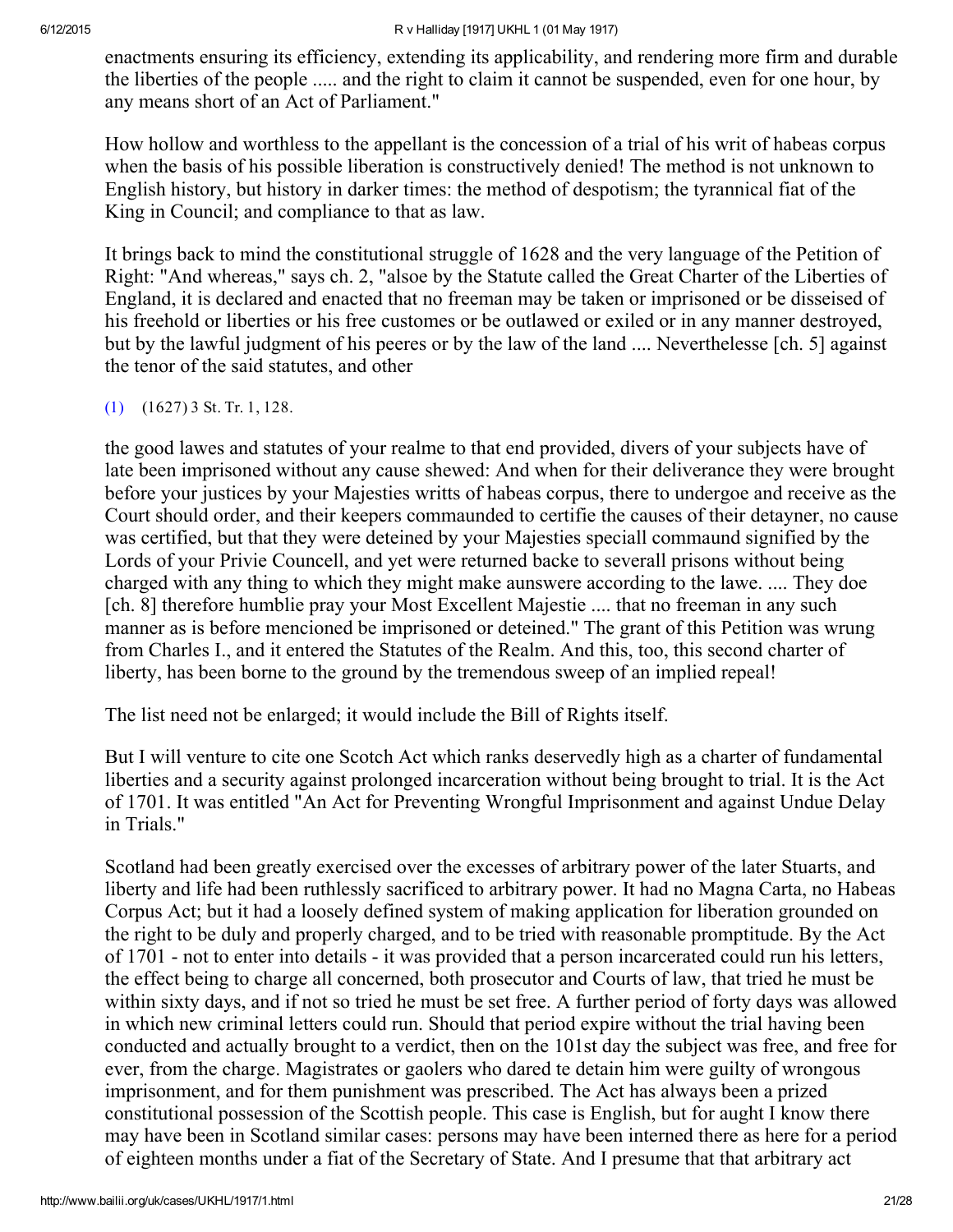would be defended under the same argument that constitutional rights and liberties, however fundamental and however prized, are all under eclipse, because a regulation for public safety and defence has been expounded and construed to mean a repeal of, inter alia, the Act of 1701. My Lords, I repeat that I think this brief expression in the recent Act will not bear this extraordinary strain.

Nor do I overstate the value attached to that statute even by the most learned authors.

Burnett (Treatise on Various Branches of the Criminal Law of Scotland, p. 316) is loud in praise of the Act. In his commentary on it he says: "The objects indeed of this statute are of the first importance to the security and happiness of every individual of the community; inasmuch as the injury of unjust and illegal confinement, while it is often the most difficult to guard against, is in its nature the most oppressive and the most likely to be resorted to by an arbitrary Government." He re-echoes the words of Blackstone, saying that the Act of 1701 may be justly termed the Magna Carta of Scotland. And he sums up his eulogy by observing that the Act "may justly be considered as more favourable to the subject than the boasted Habeas Corpus Act of England." No one will accuse Baron Hume of having been the enemy of vigorous government. But even he says, apropos of the great statute (Commentaries on the Law of Scotland respecting Crimes, vol. 2, p. 98): "It is obvious that, by its very constitution, every court of criminal justice must have the power of correcting the greatest and most dangerous of all abuses of the forms of law, that of the protracted imprisonment of the accused, untried, perhaps not intended ever to be tried," - (the very case that is now before your Lordships' House) "nay, it may be, not informed of the charge against him, or the name of the accuser." How strangely in Hume's ears would have sounded the argument that a law had been passed giving power to the King in Council to issue regulations for public safety and defence, and that this meant the repeal of the great Act itself and the reintroduction into our Constitution and our jurisprudence of "the greatest and most dangerous of all abuses of the forms of law."

Nor has the refusal lightly to imply the repeal of laws and liberties fundamental to British citizenship been confined to these islands. It has been far more widely extended. A notable instance of this is the case of Sprigg v. Sigcau $(1)$ , brought on appeal to the Privy Council from the Cape of Good Hope. Sigcau was the independent native chief of Pondoland. Pondoland was in 1894 ceded to the British Crown, and Sigcau then accordingly became one of His Majesty's subjects. An Act of the Cape Legislature was passed, and s. 2 thereof provided that the territories "shall be subject to such laws statutes and ordinances" as "the Governor shall from time to time by Proclamation declare to be in force in such territories." This language was indeed general.

In June, 1895, Sigcau was arrested and imprisoned by virtue of a Proclamation issued by Sir Hercules Robinson as Governor that "the said Sigcau has by his acts in disregard and defiance of the law rendered himself liable to arrest"; and there was a proviso very much on the lines of the proviso in the present case, that after inquiry, "and in case it may be possible to do so without jeopardy to the interests of the public peace and order" the Governor might order release and appoint a selected place for the chief's residence.

He petitioned the South African Courts, and the Supreme Court of the Cape Colony, presided over by Lord de Villiers, ordered his release, although this had been opposed by Mr. Rhodes as Prime Minister and Secretary for Native Affairs and by the Attorney-General of the day on the grounds of public safety.

On appeal to the Privy Council this judgment was confirmed by one of the strongest Judicial Committees that ever sat. Lord Watson said: "Their Lordships think it sufficient for the disposal of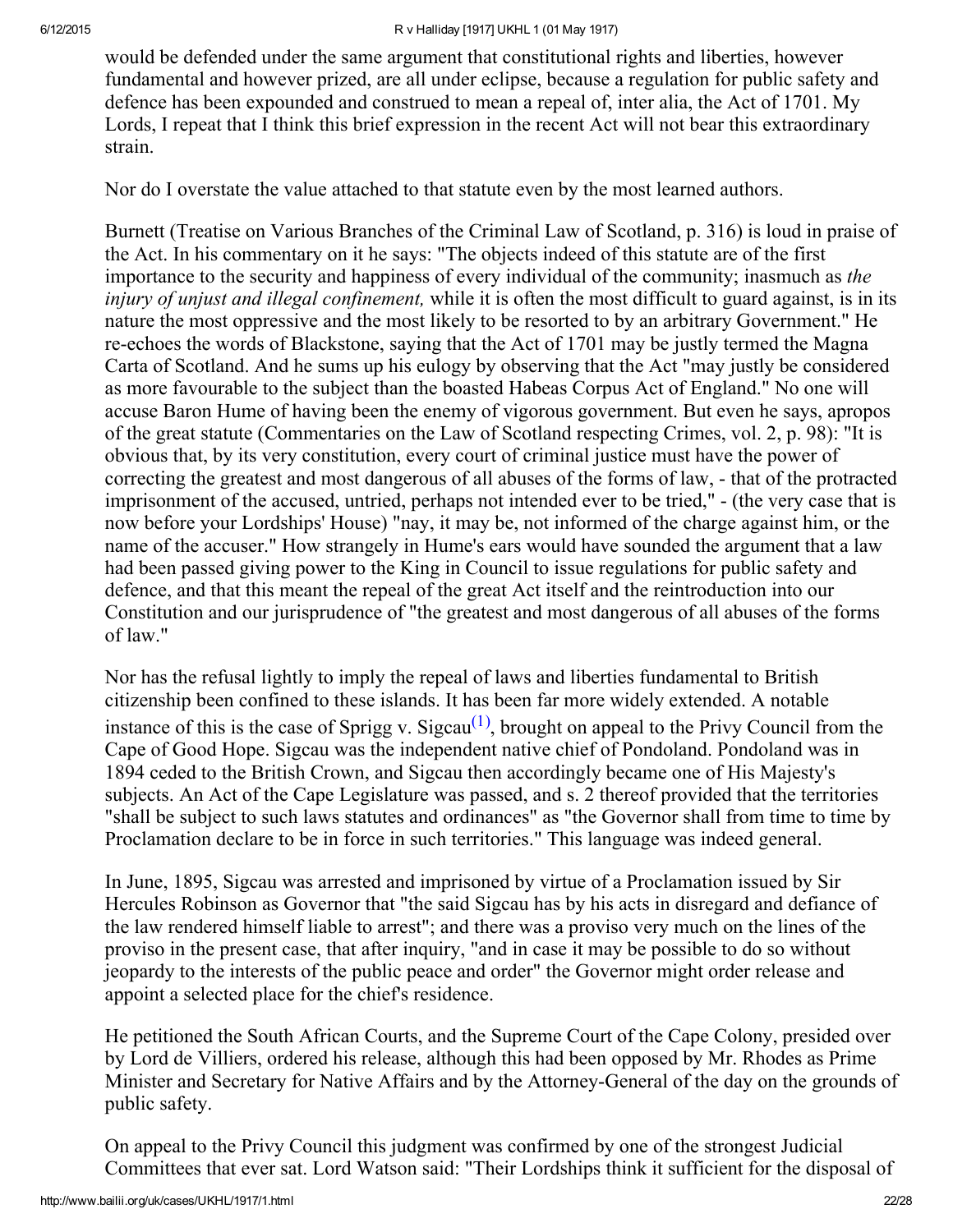this appeal to point out that the Proclamation .... exceeds any delegated authority which was possessed by the Governor in two particulars which constitute its leading features. It is a new and exceptional piece of legislation, differing entirely in character from any of the laws, statutes and ordinances which he is authorised to proclaim; and it in substance repeals the whole provisions of the

### (1) [\[1897\]](http://www.bailii.org/uk/cases/UKPC/1897/1897_5.html) A. C. 238, 244-5, 248.

existing law with, respect to criminal proceedings, in so far as the respondent is concerned. Upon these grounds, their Lordships are of opinion that the issue of the Proclamation was an illegal and unwarrantable act." And the liberation of Sigcau was confirmed. The entire case as reported is an instructive example of the manner in which the defence of ordinary and constitutional legal rights of a British citizen ought to be supported by Courts of law even in times of stress as against the pretensions of authority when vested merely with the authority of general words of power.

My Lords, I pass from the subject of repeal to the further proposition that what has been done on the implication supposed is alien to the practice of the Constitution. On many occasions in this island has the attention of the Legislature been called to the subject of exceptional legislation in view of foreign attack, political unrest, or civil war. And the mode of dealing has been frank, firm, and open - namely, a temporary suspension of the Habeas Corpus Act. When the authority of the King in Council was stretched out to interfere with liberty or life and to undermine the securities thereof in Magna Carta and the Habeas Corpus Acts, public unrest might grow, even a dynasty might accelerate its own ruin, but Parliament would reassert itself and sharply bring the peril to an end. But when Parliament itself devoted its energies to the task it took it up in no casual manner and left its action in no form so covert that the Bench had to expand inferentially its meaning.

Blackstone is quite clear upon the practice of the Constitution (Comm. i. 136). He searchingly treats the cases both of liberty and life as tests, both and equally, of one and the same principle, the very principle which is under scrutiny in the present case. "To bereave a man of life, or by violence to confiscate his estate, without accusation or trial, would be so gross and notorious an act of despotism, as must at once convey the alarm of tyranny throughout the whole kingdom. But confinement of the person, by secretly hurrying him to gaol, where his sufferings are unknown or forgotten, is a less public, a less striking, and therefore a more dangerous engine of arbitrary government. And yet sometimes, when the State is in real danger, even this may be a necessary measure. But the happiness of our Constitution is, that it is not left to the Executive power to determine when the danger of the State is so great, as to render this measure expedient. For it is the Parliament only, or legislative power, that, whenever it sees proper, can authorise the Crown, by suspending the Habeas Corpus Act for a short and limited time, to imprison suspected persons without giving any reason for so doing."

It would take too long to enumerate the instances in English history in which this course has been followed. No instance was advanced in argument when the method was not adopted but the end reached by other means. But I will venture to recount one striking case in the close of the eighteenth century - interesting because the cases of England and Scotland were each distinctively treated, and in both the constitutional rights guaranteed by statute were recognized, and temporary suspension and repeal were accomplished, overt and express.

Everyone's mind in Europe was stirred by the events of 1789 to 1793, and the execution of Louis XVI. and his queen in the latter year precipitated parliamentary action here. But it was careful action. In 1794 the Act 34 Geo. 3 was passed. It proceeded upon the preamble: "Whereas a traitorous and detestable conspiracy has been formed for subverting the existing laws and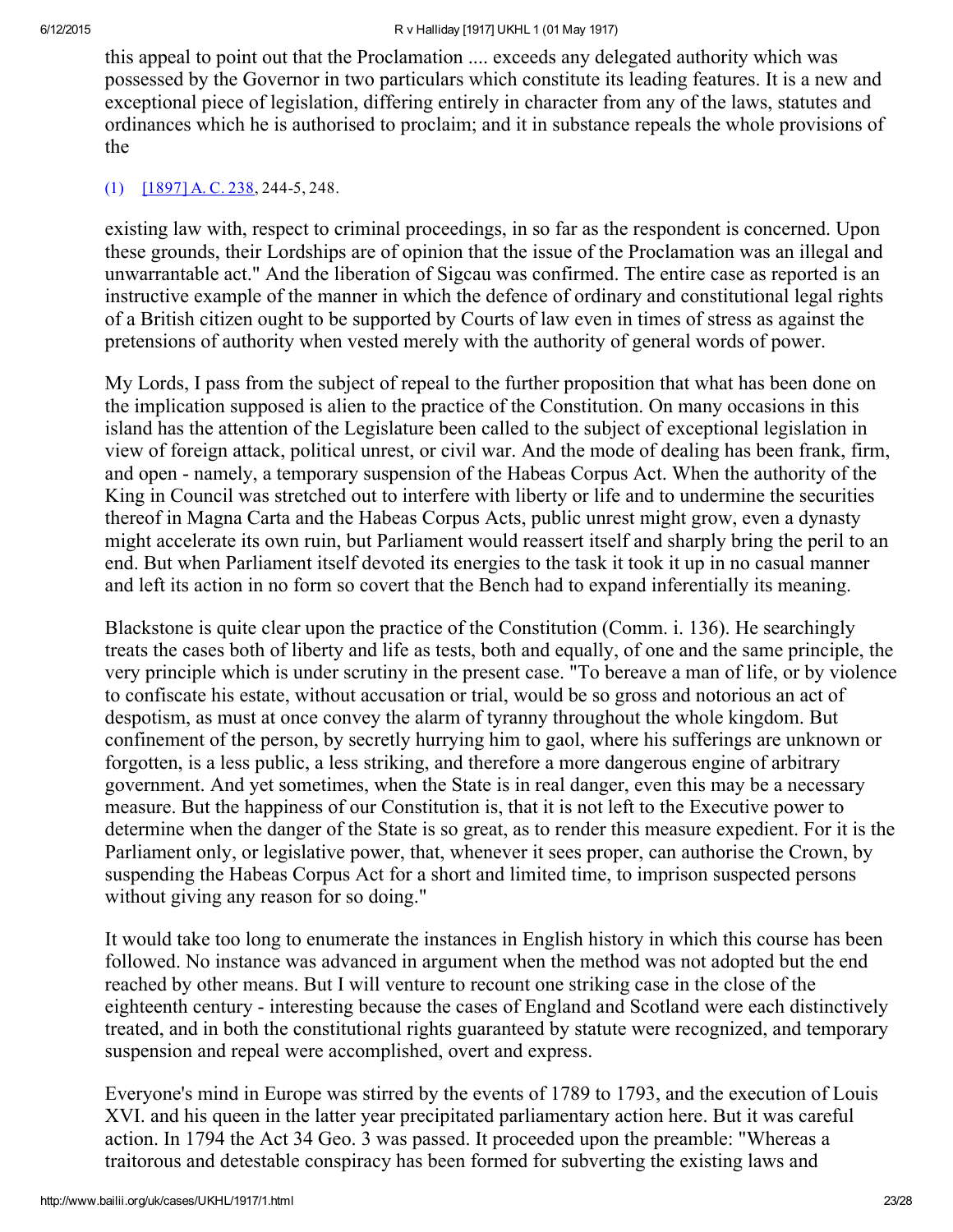constitution, and for introducing the system of anarchy and confusion which has so fatally obtained in France." It enacted for England that persons that are or shall be in prison by a warrant of the King and six Privy Councillors, or by warrant of a Secretary, for treason or treasonable practices may be detained "without bail or mainprize" till February 1, 1795, and no judge should release them, "any law or statute to the contrary notwithstanding." This was plain language: it followed constitutional practice; for some months and in defined cases the Constitution was suspended.

How was Scotland dealt with? In 1707 the Union of the Parliaments had been effected; but the great Act of the Scotch Parliament in 1701 was now, in 1794, fully and separately recognized. It was enacted that the Act made in Scotland in the year of our Lord 1701, "in so far as the same may be construed to relate to cases of treason and suspicion of treason, be suspended" until the same fixed date, namely, February 1, 1795, and then the following notable proviso follows namely, "Provided always, that, from and after the said first day of February, one thousand seven hundred and ninety-five, the said persons so committed shall have the benefit and advantage of all laws and statutes any way relating to or providing for the liberty of the subjects of this realm, and that this present Act shall continue until the said first day of February, one thousand seven hundred and ninety-five, and no longer."

That, my Lords, is an ordinary and a fair sample of our constitutional practice, and of the express, the watchful, the clearly limited, and the scrupulously careful handling of our fundamental liberties whenever these are meant to be affected. Judged in the light of that practice the wide and entirely inferential construction of words about regulations for safety and defence which has been adopted by the Courts below seems to be the last resort of interpretation and to be strikingly condemned.

And before I leave the topic I may observe as bearing on the intention of the Legislature that where, in this very Act of 1914, suspension or repeal or a transaction of that nature was truly meant, Parliament knew perfectly well how to accomplish its object, and did so. By the second sub section of the very s. 1 which is under construction it is provided that "any such regulations may provide for the suspension of any restrictions on the acquisition or user of land" under the Defence and other Acts, and may supersede any enactments,  $\&c$ , as to pilotage. It is to my mind inconceivable that Parliament, expressly suspending and repealing certain laws about property or pilotage, should have refrained from doing so, if it had meant to do so, in the infinitely weightier matters of the law and left the suspension and repeal of these to be implied. I do not think on ordinary principles of interpretation such a thing as this vast suspension and repeal can be inferred by law.

My Lords, the House is in possession of my construction of the words giving power to the Government to make regulations. That construction is simple. It does violence to no language. Under it regulations play their useful and their helpful part. It is entirely consistent with the rest of the Act. It operates no repeal of any statutes of the realm. It leads to no startling or absurd results and to no upheaval of constitutional right.

In every one of these particulars it appears to be in accord with those principles of the interpretation of statutes which are embedded in our law and are unquestionable.

Differing as I unfortunately and respectfully do from your Lordships, it would not be right that I should fail to add that the expanded construction adopted by the Courts below appears to me in every one of these particulars to be inconsistent with those principles of interpretation which have been long recognized. It is, I humbly think, not simple, but strained. It is repugnant to the rest of the Act. It operates repeal of statutes on an important and vast scale. It leads to startling and absurd results and to an upheaval of constitutional right.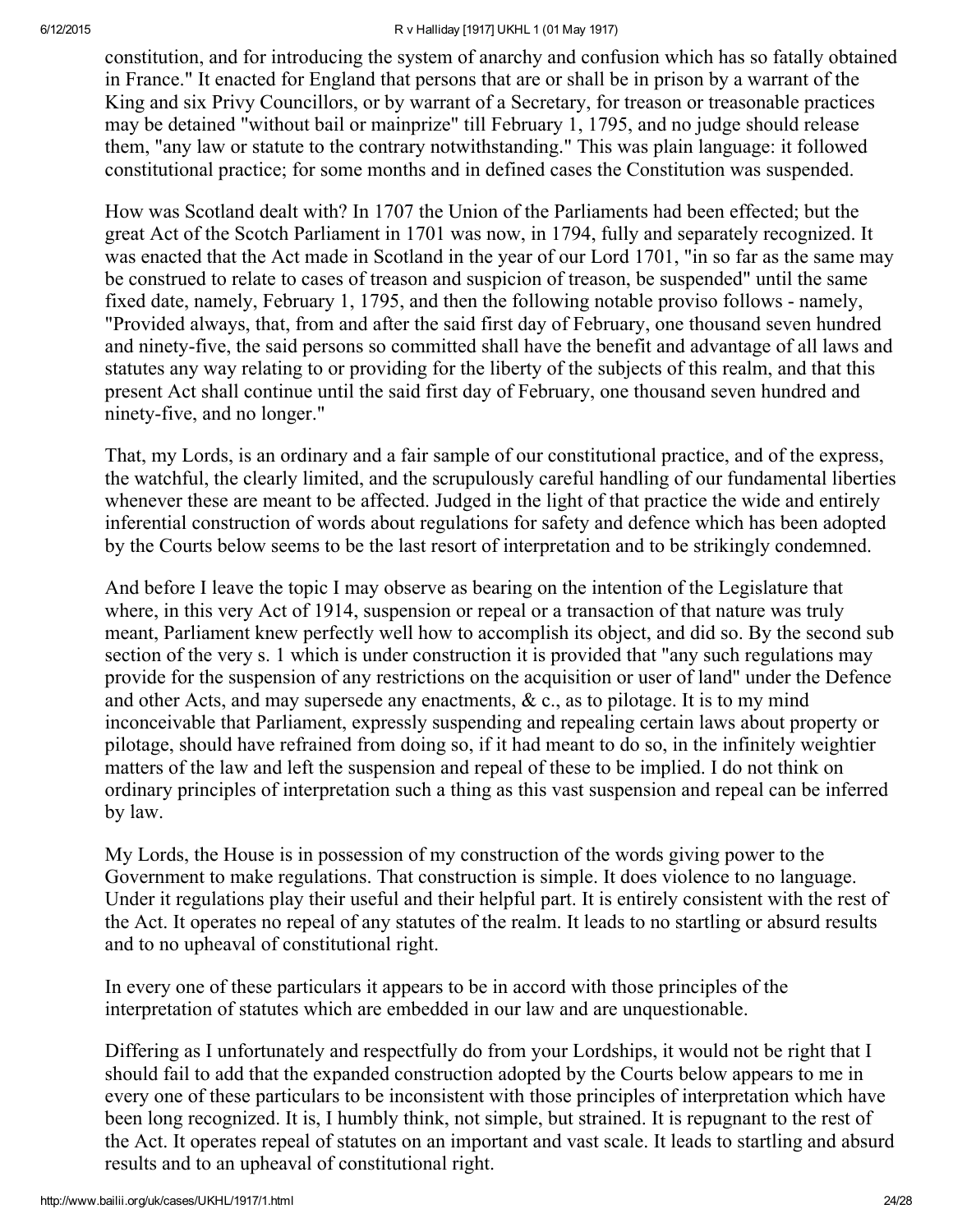My reasons and exposition on each of these topics are before the House. I do not think the application of legal doctrine to them is doubtful. To that I come, taking them in their order.

In the first place, my Lords, I strongly protest against the view of the Courts below of the words of the Act being taken as a literal view. The appellant has been (1.) interned, (2.) without a trial, (3.) because he is of hostile origin or associations. Parliament never said in words any one of those things. They are and are alone inferences - inferences from the delegation of a power, a power to make regulations for safety and defence. As to what may be done under such a power may be matter of far-reaching inference or wide and deep speculation, but these things do not touch the literal rule, the rule as to grammatical and ordinary sense of the actual words employed in the Act itself - the rule of Lord Wensleydale in Grey v. Pearson.<sup>(1)</sup> That rule does not go far in any case of difficulty; but, in so far as it may be held to have a bearing on this case, it leaves conspicuous force to the observation that if Parliament had really meant to sanction internment without trial for the cause assigned it could have said so without the slightest difficulty, and not left a point which, I think, is so fundamental to be reached by inference.

I may add, my Lords, that, holding as I do that Parliament never intended to construct an instrument of violent and arbitrary power, but to do a much more helpful and reasonable thing, I should have come to the same conclusion even though the language had been much more plain and definite than it is. To adopt the familiar language of Lord Selborne in Caledonian Ry. Co. v. North British Ry. Co.<sup>(2)</sup>, "The more literal construction ought not to prevail,

- (1) (1857) 6 H. L. C. 61, 106.
- (2) (1881) 6 App. Cas. 114, 122.

if .... it is opposed to the intentions of the Legislature, as apparent by the statute; and if the words are sufficiently flexible to admit of some other construction by which that intention will be better effectuated." I refer also on this head to the judgments of Jessel M.R. and James L.J. in Ex parte Walton. (1)

I turn from literal construction - which is not this case - to ask whether the construction of inference or implication is consistent with or repugnant to the rest of the Act? So consistent is the interpretation which I have ventured to put upon the sub-section - namely, that regulations are the formulation of rules for the citizen's action and conduct, in obedience to which he shall be safe and in disobedience to which he shall on trial be punished that all the rest of the Act fits in with this and makes the requisite provisions in great detail for trial and punishment accordingly. So repugnant is it to the interpretation finding favour in the Courts below - the interpretation that a power to issue regulations for safety and defence covers every power over the citizens which the Government may judge expedient for the object in view - that the entire remainder of the Act becomes surplusage. Everything could have been done by regulation. And indeed it does not stop there. For nine-tenths of the labours of Parliament are surplusage: all are covered by the same principle; all could be covered by "regulations." This construction humbly appears to me to be opposed to legal principle. Two constructions are available - one of harmony and consistency, the other of overriding and repugnancy. In my view, in all such cases it is reasonable and according to law that the former be preferred.

Upon the last point - namely, that the construction upheld implies a repeal of the ancient liberties and rights of our people and of statutes both south and north of the Tweed which have been their protection in the enjoyment of these - your Lordships have already had a statement of my views. No repeal like this, or in this manner, at once so sweeping and so covert, has ever been accomplished in the modern history of this island. That Parliament should have entertained such an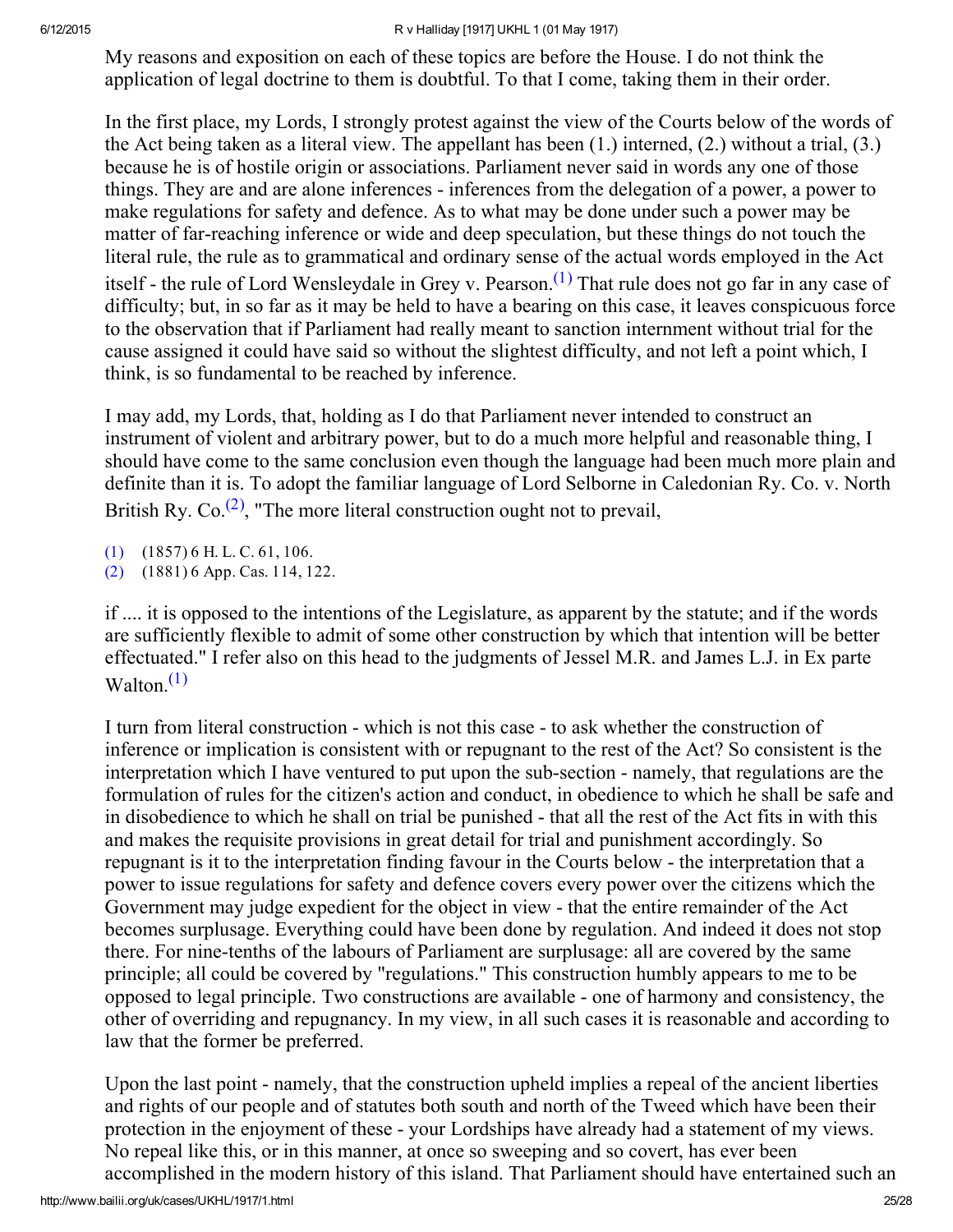intention of repeal I do not believe; that it would have recoiled from putting such an intention of repeal into words I can well understand. The law on such a subject is

(1) (1881) 17 Ch. D. 746.

beyond doubt or question. Such an intention is the very last resort of a Court of construction.

Your Lordships have already heard my citation from Blackstone. It holds the field. It still represents, in my opinion, both the law of the land and the practice of the Constitution. Both may have been revolutionized by the stupendous repeal implied from the words of this Act. I do not think there is any such repeal, either in word, in implication, or in intention.

In the latest edition of Maxwell on the Interpretation of Statutes, p. 268, I find the law exactly as I view it stated thus: "Repeal by implication is not favoured. A sufficient Act ought not to be held to be repealed by implication without some strong reason. It is a reasonable presumption that the Legislature did not intend to keep really contradictory enactments in the statute-book, or, on the other hand, to effect so important a measure as the repeal of a law without expressing an intention to do so. Such an interpretation, therefore, is not to be adopted unless it be inevitable. Any reasonable construction which of offers an escape from it is more likely to be in consonance with the real intention."

The construction I have ventured to propose appears to me to be not unreasonable, but to square with every familiar and accustomed canon. I think that the judgment of the Courts below is erroneous, and is fraught with grave legal and constitutional danger. In my opinion the appeal should be allowed, the regulation challenged should be declared ultra vires, and the appellant should be set at liberty.

LORD WRENBURY .My Lords, the question is whether reg. 14B under the Defence of the Realm Consolidation Act, 1914 (5 Geo. 5, c. 8), is ultra vires. I turn to the Act at once to see what upon its terms are the characteristics - the scope, the purpose, the limits, and the character - of the regulations which the Act allows. I shall then go on to inquire whether the regulation in question falls within them.

Sect. 1, sub-s. 1, of the Act of 1914 is an empowering section. It gives power to His Majesty in Council within a limit of time - "during the continuance of the present war" - to issue regulations for a defined purpose "for securing the public safety and the defence of the realm." It goes on to provide that the regulations may contain provisions "as to the powers and duties for that purpose" of certain stated administrative bodies and persons. It adds that the regulations may authorize the trial in defined ways and the punishment of persons committing offences against the regulations, and in particular against any of the provisions of regulations designed to prevent certain acts or secure certain results described under five heads  $(a)$  to  $(e)$ .

This is a section (1.) empowering the issue of regulations for a defined purpose; (2.) providing machinery for effectuating the purpose; (3.) adding means for enforcing the purpose; and (4.) stating in heads ( $a$ ) to ( $e$ ) particular instances of acts to be prevented and results to be secured. Thus Nos. (2.), (3.), and (4.) are subsidiary provisions for illustrating and effectuating the dominant purpose No. (1.).

http://www.bailii.org/uk/cases/UKHL/1917/1.html 26/28 This Act repealed and consolidated with amendments two previous Acts - namely,  $4 \& 5$  Geo. 5, c. 29, and  $4 \& 5 \text{ Geo. } 5$ , c. 63. For the present purpose the first material observation upon these is that the consolidating Act altered the sequence of the language and enlarged in a material particular the effect of the Acts which it repealed. The Act  $4 \& 5$  Geo. 5, c. 29, did not commence, as does the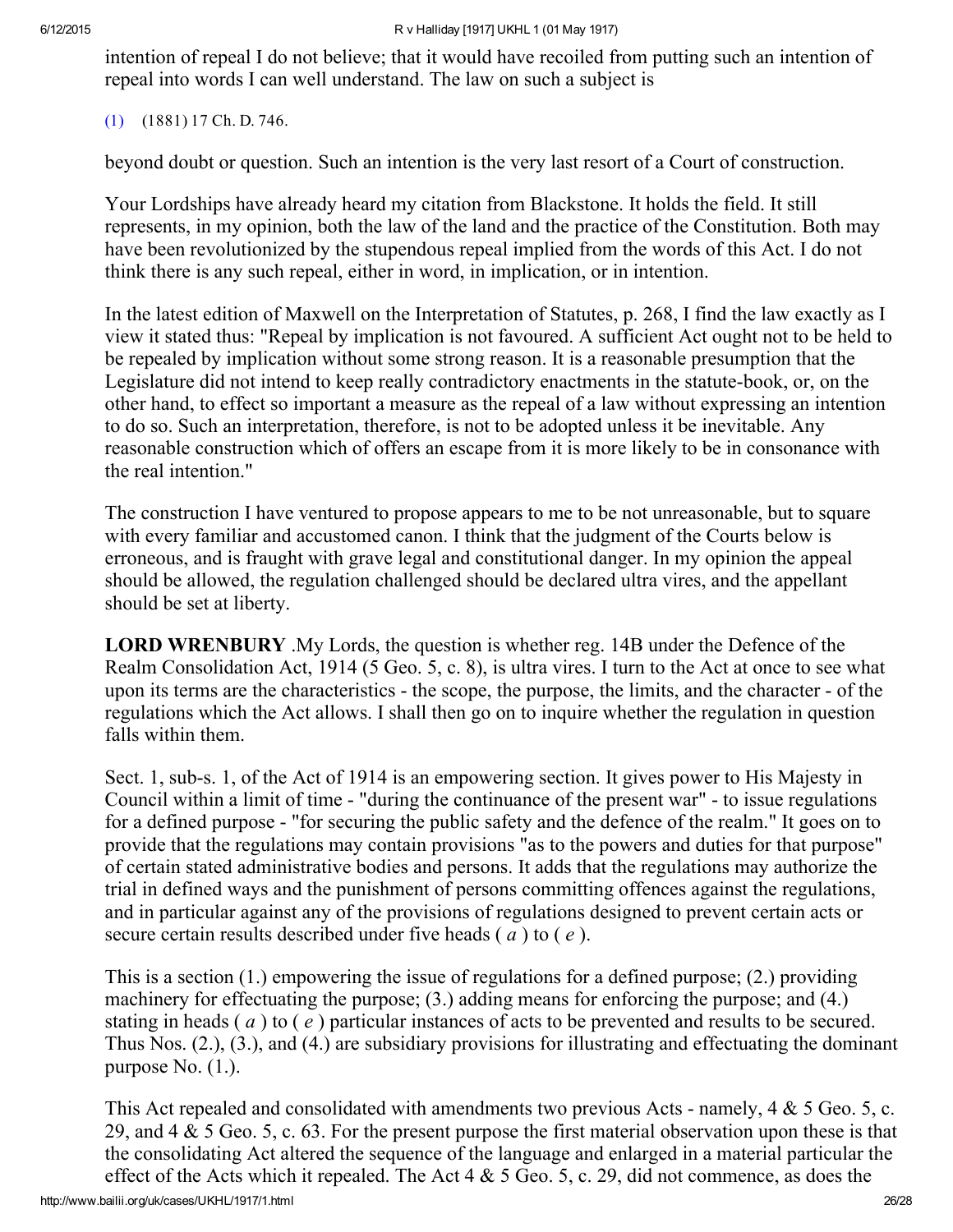Act now in force, with the dominant words giving authority "to issue regulations for securing the public safety and the defence of the realm." It commenced by authorizing regulations "as to the powers and duties [of defined bodies and persons] for securing the public safety and the defence of the realm." Upon the latter words a contention might have been open that the authority was only to make regulations controlling existing powers and duties. That contention is not open upon the words of the present Act. There is a plain authority to issue regulations for a purpose. Those are the initial and dominating words.

A second material observation is that the Act now in force extended the particular instances which in the former Act were two only, namely,  $(a)$  and  $(b)$ , by enlarging  $(b)$  and adding three more,  $(a)$ c), (d), and (e). The additions enlarge by way of illustration, if it were needed, the field over which the regulations may extend. For all these ( $a$ ) to ( $e$ ) may be included in the regulations. The statute says so.

So far I am satisfied - provisionally, at any rate - that the word "regulations" in this statute does not connote something in the nature of a by-law or a rule of procedure or administration, but something much greater. The "regulation" may create an offence, e.g., obtaining information such as mentioned in sub-clause ( $a$ ), and may fix the punishment for it. This is enactive.

Looking further into the statute I find this view of the nature of a "regulation" confirmed in a manner beyond possibility of dispute. A "regulation" may affect a previously existing statute. For under s. 1, sub-s. 2, a "regulation" may provide for the suspension of restrictions imposed by existing statutory enactments. Again, under s. 1, sub-s. 6, a "regulation" may order the forfeiture of goods.

There is room for difference of opinion whether what I may call legislation by devolution is expedient; whether a statute ought not to be self-contained; whether it is desirable that a statute should provide that regulations made by a defined authority or in a defined matter shall themselves have the effect of a statute. But I think it clear that this statute has conferred upon His Majesty in Council power to issue regulations which, when issued, will take effect as if they were contained in the statute.

The appellant's counsel, however, argue that an authority "to issue regulations for securing the public safety and the defence of the realm" does not authorize preventive detention, which is, they say, imprisonment without trial. They contend that there must be express words where the liberty of the subject is to be affected; that the general words of this statute are not enough. My Lords, I find no ground upon which this contention can be supported. For instance, the statute says in so many words that a regulation may prevent persons communicating with the enemy (sub-clause ( $\alpha$ ) )). What is the man to be tried for before he is so prevented? The very purpose is not to punish him for having done something, but to intercept him before he does it and to prevent him from doing it. What limit does the statute place upon the steps that may be taken so to prevent him? There is no limit. No doubt every statutory authority must be exercised honestly. There is, I conceive no other limit upon the acts that the regulations may authorize to achieve the defined object.

These being the provisions of the statute, reg. 14B is one which provides that where, on the recommendation of a defined authority, "it appears to the Secretary of State that, for securing the public safety or the defence of the realm, it is expedient, in view of the hostile origin or associations of any person," to intern him he may be interned. The appellant is interned under an order made under that regulation. He says the result is that the Habeas Corpus Act is in substance suspended when it has not been suspended in fact. This is a complete misapprehension. If his case were that he had neither hostile origin nor associations he could have his writ of habeas corpus on